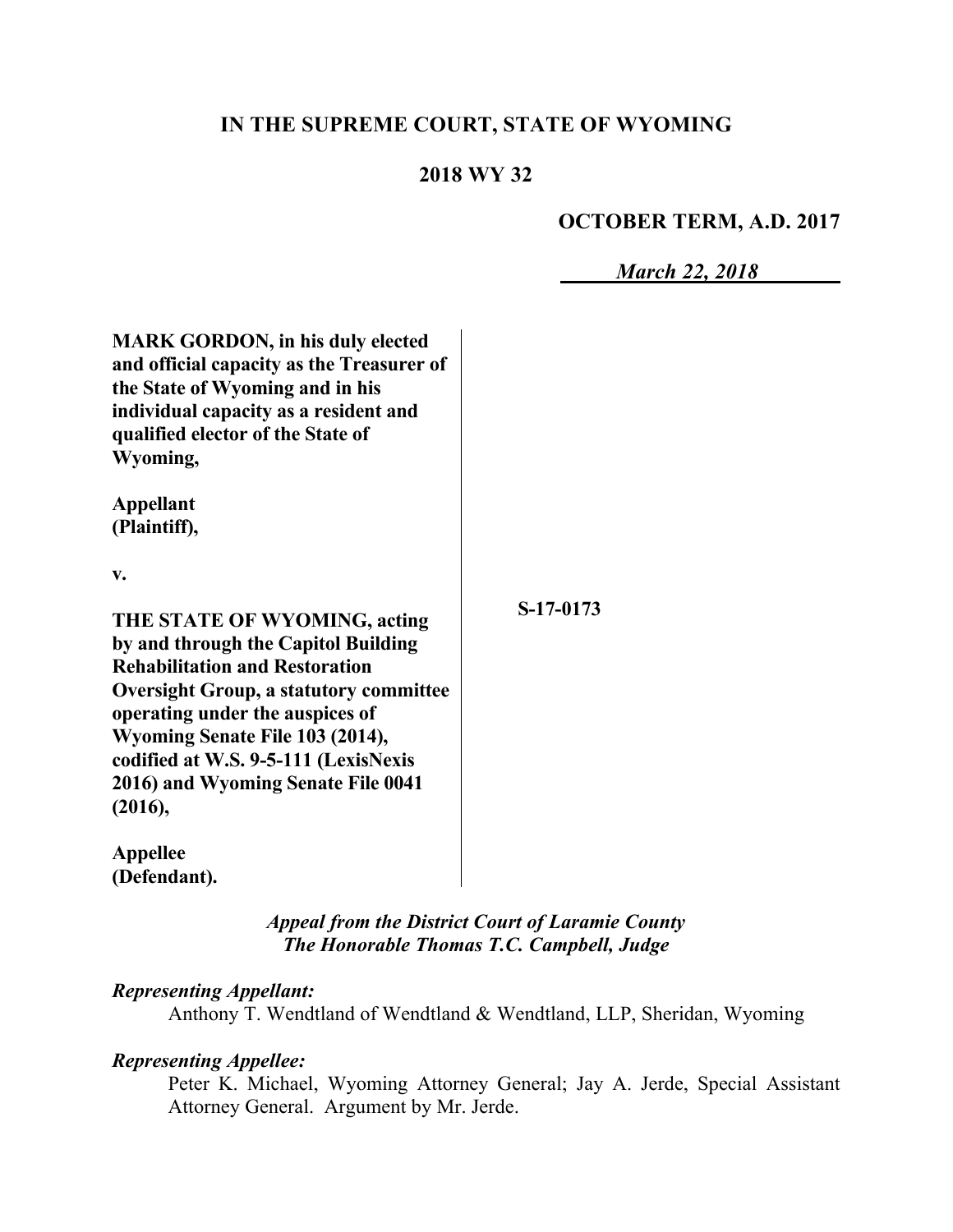*Before BURKE, C.J., and HILL\*, DAVIS, FOX, and KAUTZ, JJ.*

*DAVIS, J., delivers the opinion of the Court; Burke, C.J. files a dissenting opinion.*

*\* Justice Hill retired from judicial office effective February 17, 2018, and, pursuant to Article 5, § 5 of the Wyoming Constitution and Wyo. Stat. Ann. § 5-1-106(f) (LexisNexis 2017), he was reassigned to act on this matter on February 20, 2018.*

**NOTICE: This opinion is subject to formal revision before publication in Pacific Reporter Third. Readers are requested to notify the Clerk of the Supreme Court, Supreme Court Building, Cheyenne, Wyoming 82002, of any typographical or other formal errors so that correction may be made before final publication in the permanent volume.**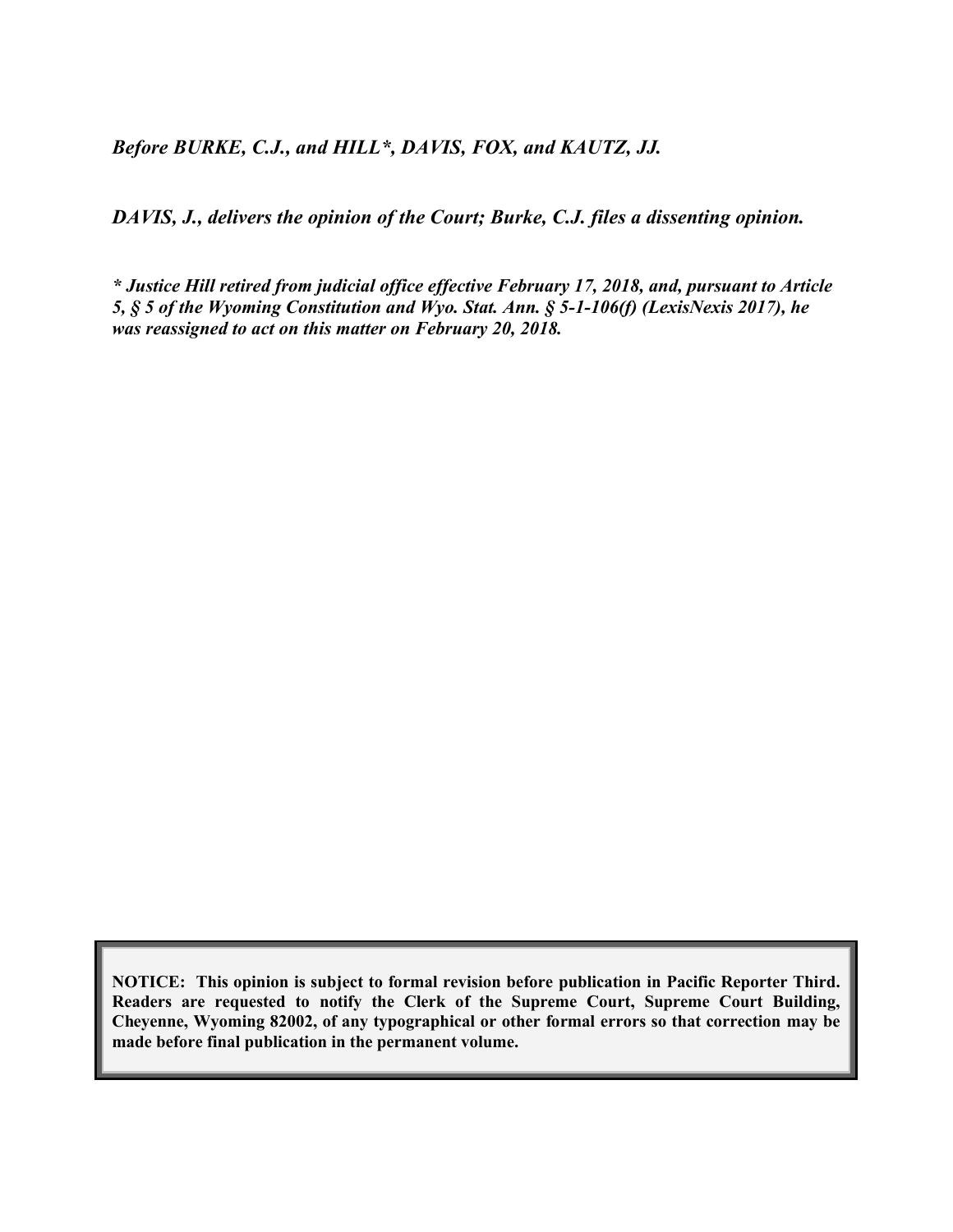**DAVIS**, Justice.

 $\overline{a}$ 

[¶1] Mark Gordon, in his capacity as Treasurer of the State of Wyoming,<sup>1</sup> filed a complaint for declaratory judgment and permanent injunctive relief challenging on its face the constitutionality of legislation that created the State Capitol Building Rehabilitation and Restoration Oversight Group (oversight group). The district court granted the State's motion for summary judgment, holding that Gordon had failed to establish that the legislation facially violated the Wyoming Constitution. Gordon appeals from the district court's order. We reverse and remand.

#### **ISSUES**

[¶2] Gordon states the issues for this Court's consideration as follows:

1. Does the Capitol Repair Legislation facially violate Article 3, Section 31 of the Wyoming Constitution?

2. Does the Capitol Repair Legislation facially violate Article 2, Section 1 of the Wyoming Constitution?

#### **FACTS**

[¶3] In 2014, the Wyoming Legislature enacted legislation to effectuate restoration of the state capitol and Herschler state office buildings.<sup>2</sup> The statutes provided in pertinent part:

# **§ 9-5-110. State capitol building rehabilitation and restoration project; definitions.**

(a) As used in W.S. 9-5-109 through 9-5-113:

(i) "Advisory task force" means the joint legislative and executive advisory task force on capitol building rehabilitation and restoration created by W.S.  $9-5-109(k)$ ;<sup>[3]</sup>

 $1$  Gordon also sued in his capacity as a Wyoming resident and qualified elector. The State has not challenged Gordon's standing. For a complete discussion of citizen standing and related issues, *see Allred v. Bebout*, 2018 WY 8, 409 P.3d 260 (Wyo. 2018).

<sup>&</sup>lt;sup>2</sup> Throughout the remainder of this decision, we refer to the project and legislation as the capitol restoration project or capitol restoration legislation. To the extent the decision also implicates areas in the Herschler building, they are encompassed within those descriptors.

 $3$  Wyo. Stat. Ann. § 9-5-109(k) provided that the advisory task force was comprised of three members of the senate, three members of the house, five members, one each appointed by each of the five statewide elected officials, two members of the public with special expertise in the history of the capitol building, a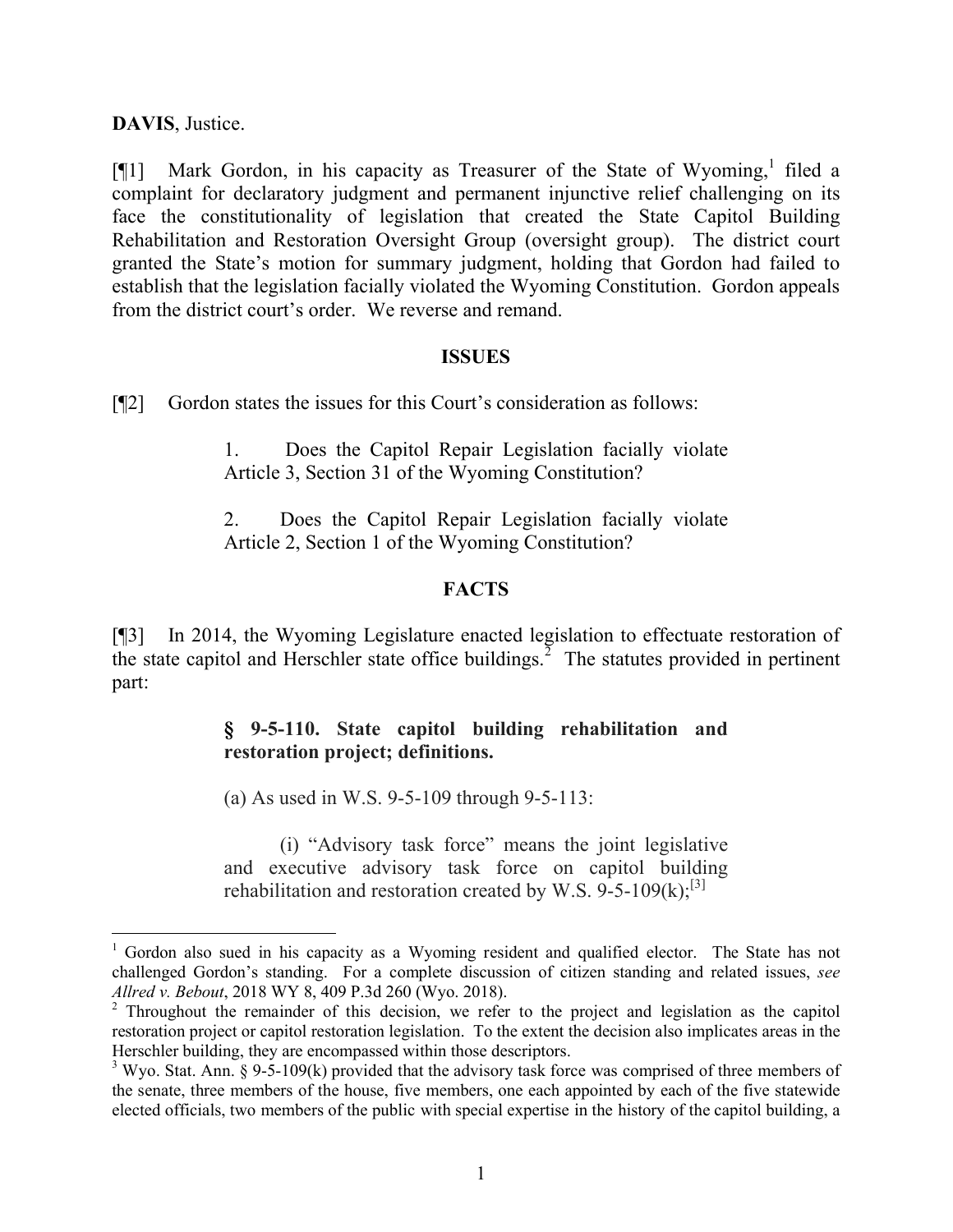(ii) "Department" means the department of administration and information; $^{[4]}$ 

(iii) "Oversight group" means the oversight group created by W.S. 9-5-111;

(iv) "Project" means the state capitol building and Herschler state office rehabilitation, restoration and renovation project described in W.S. 9-5-112, including all components of the project.

#### **§ 9-5-111. State capitol building rehabilitation and restoration project oversight group; creation; duties.**

(a) There is created a state capitol building rehabilitation and restoration oversight group comprised of:

(i) The governor;

l

(ii) The president of the senate and majority and minority floor leaders of the senate;

(iii) The speaker of the house of representatives and majority and minority floor leaders of the house;

(iv) A member of the senate selected by the president of the senate and a member of the house selected by the speaker of the house not later than March 31, 2014 and by March 31 of each odd numbered year thereafter.

(b) A quorum of the oversight group shall consist of the governor and a majority of the legislative members of the oversight group. Except for approvals under W.S. 9-5-112(e) and (f), actions of the oversight group may be taken by vote

staff member of the department of state parks and cultural resources, and a staff member from the department of administration and information, construction management program. *See* 2014 Wyo. Sess. Laws ch. 40, § 2. In 2016, the statute was amended to add a staff member from the "state construction" department" instead of from the "department of administration and information, construction management program." *See* 2016 Wyo. Sess. Laws ch. 105, § 3.

This subsection was also amended in 2016 to substitute the "department of administration and information" with the "state construction department." *See* 2016 Wyo. Sess. Laws ch. 105, § 3.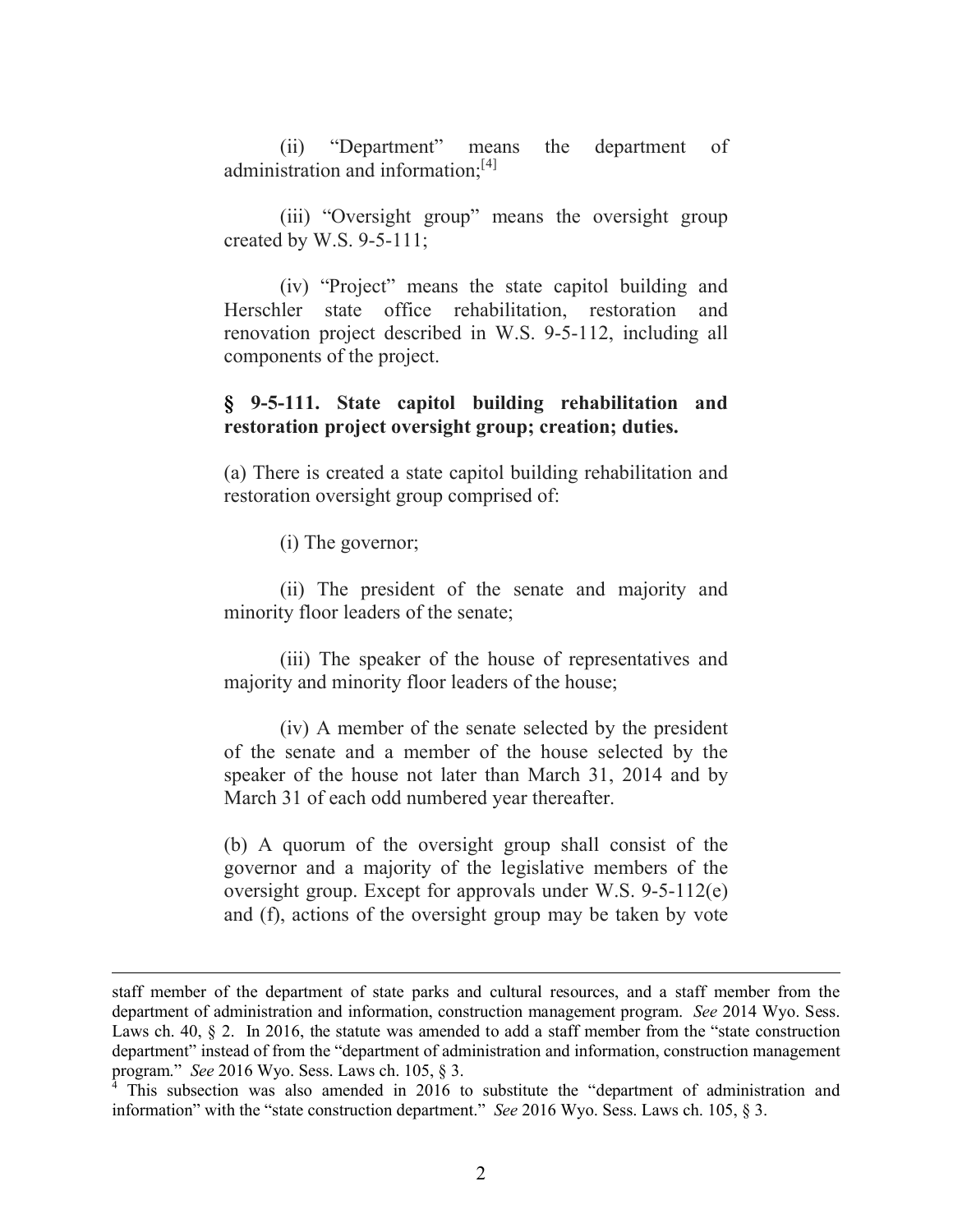of a majority of the legislative members in attendance or by their proxy vote and the governor.

(c) The oversight group shall have the powers and duties as provided by law.

\* \* \*

# **§ 9-5-112. Capitol building rehabilitation and restoration project; components; oversight.**

(a) The department shall proceed with level III design and construction for renovation, rehabilitation, restoration and addition to the state capitol building, the Herschler state office building and the connection between the two (2) buildings in accordance with presentations to the management council of the legislature on November 18, 2013 and January 9, 2014, and the provisions of W.S. 9-5-109 through 9-5-113. The project shall proceed as a single funded project with the following components:

(i) Capitol building restoration and rehabilitation;

(ii) Herschler state office building renovation, rehabilitation and additional construction including a structure connecting the Herschler building and the capitol building and addition to the Herschler building;

\* \* \*

(v) Furniture, fixtures and equipment for the project;

(vi) Contingency costs, costs of fees and other costs associated with the project.

(b) The level III design shall allocate space within the capitol building to meet legislative needs, needs of the governor's office and security needs in the capitol building as determined by the oversight group and the governor. In determining space allocations under this subsection the oversight group and the governor shall be guided by level II studies for the capitol building restoration and rehabilitation conducted in 2013. To the extent the oversight group and the governor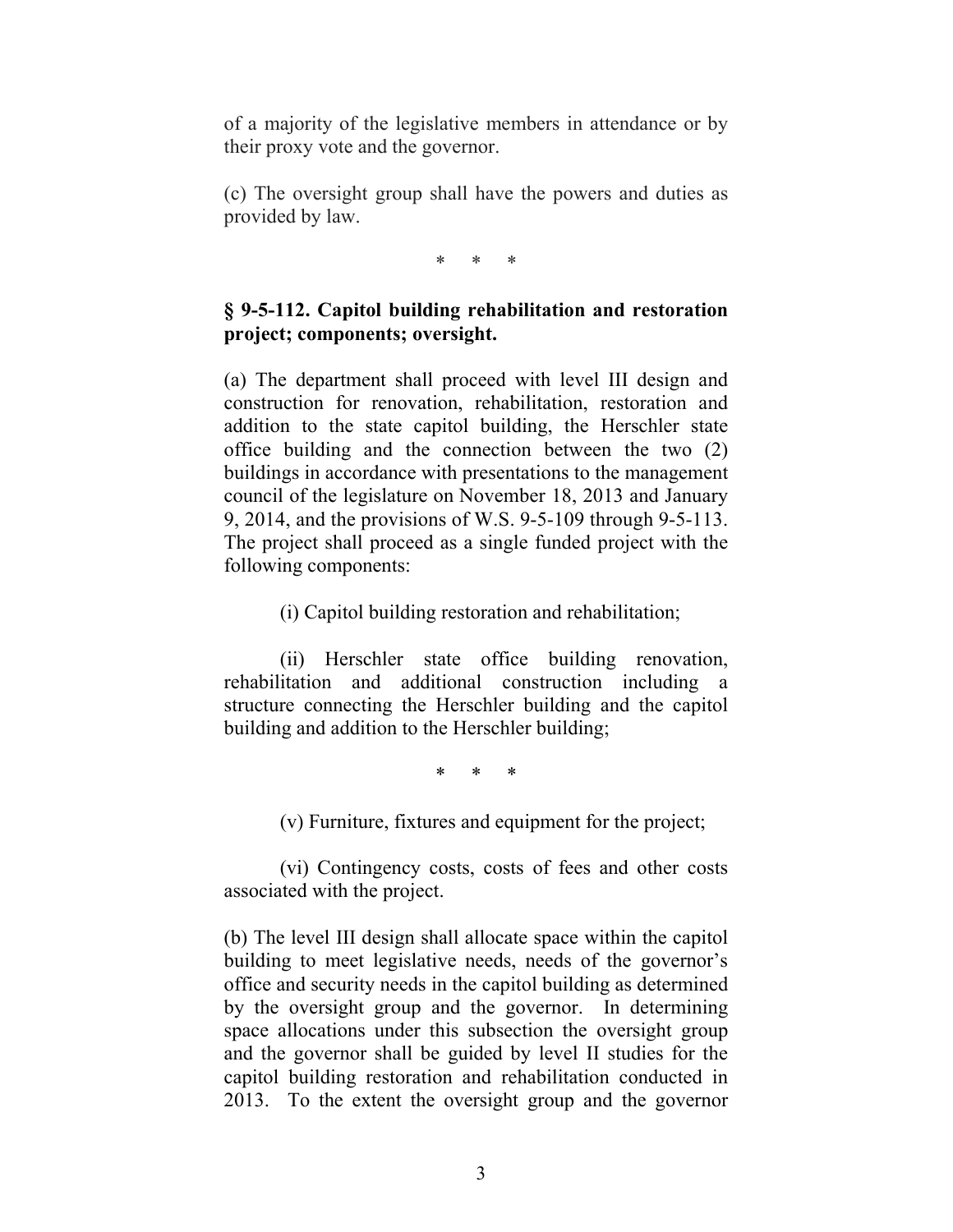determine that all such needs cannot be accommodated within the capitol building, legislative committee rooms and offices for committee chairmen and associated legislative session staff may be within the structure connecting the capitol building and Herschler state office building. If the governor and the oversight group determine that space will exist in the capitol building in excess of the needs of the legislature, the governor's office and capitol building security needs, then the department, in consultation with the advisory task force, shall provide one (1) or more design alternatives to the oversight group and governor for review and approval, allocating available remaining space to the statewide elected officials with offices within the capitol building as of April 1, 2014.

\* \* \*

(e) No funds shall be expended for the purposes of construction until final design plans for the project have been submitted to the advisory task force for review and comment and to the governor and the oversight group for review and a majority of the legislative members of the oversight group has recommended approval and the governor has approved the plans.

(f) The department may expend funds appropriated by the legislature for the project to implement the design, renovation, restoration, rehabilitation, construction and other project components which have been included in the final design plans approved under subsection (e) of this section. Any change order to the approved final design plans in excess of one hundred thousand dollars (\$100,000.00) or in a cumulative amount in excess of one million dollars (\$1,000,000.00) shall require the approval of a majority of the legislative members of the oversight group and the governor.

#### **§ 9-5-113. Capitol building rehabilitation and restoration project; design and construction execution.**

(a) Notwithstanding W.S. 9-5-101 through 9-5-108,<sup>[5]</sup> for all components of the project:

<sup>&</sup>lt;sup>5</sup> Sections 9-5-101 through -108 created the state building commission and generally made it responsible for, among other things, construction projects involving state buildings. Section 9-5-108(a)(iii)(B) and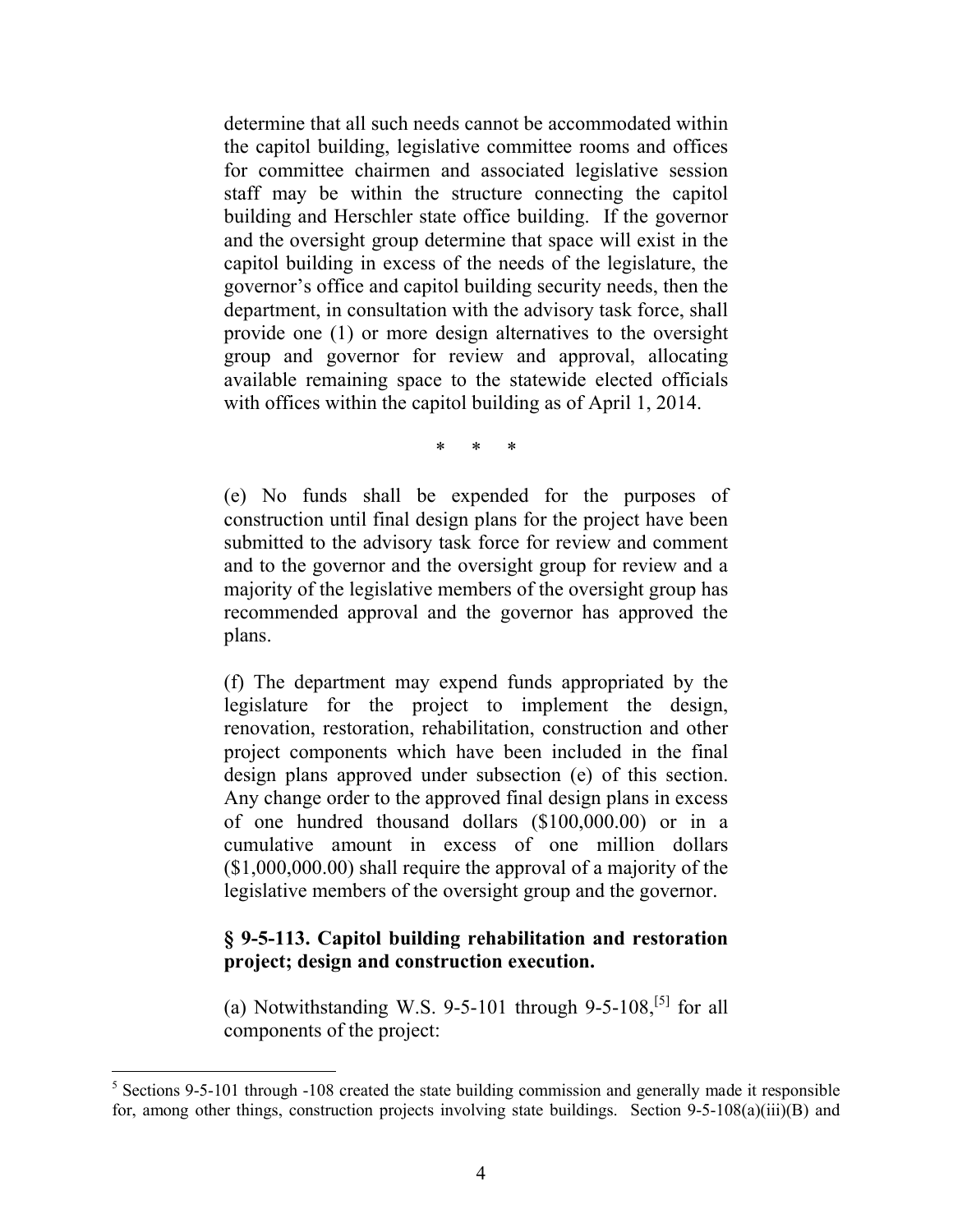(i) The construction management program within the general services division of the department shall be the primary fiscal and contracting agent;<sup>[6]</sup>

(ii) Level III design and construction shall proceed under the immediate direction and control of the governor in accordance with the provisions of W.S. 9-5-110 through 9-5- 113;

(iii) In addition to those items required by law to be presented to the advisory task force for advice, as recommended by the oversight group and directed by the governor, the department shall consult with the advisory task force on other project items as the project progresses.

2014 Wyo. Sess. Laws ch. 40, § 1.

 $\overline{a}$ 

[¶4] As the above provisions reflect, the 2014 legislation did not designate the state treasurer as a member of the oversight group, nor did it provide that the state treasurer's approval was required for contracts related to the capitol restoration project.

[¶5] In February 2016, the Office of the Attorney General for the State of Wyoming issued a formal opinion addressing the question of the treasurer's role under Article 3, § 31 in the capitol restoration project. Wyo. Atty Gen. Op. 2016-001, 2016 WL 870371 (Feb. 2, 2016). In the opinion, the attorney general's office concluded that Article 3, § 31 did not require the treasurer's approval of capitol restoration project contracts. *Id.* at 1. The opinion stated, however, that Article 3, § 31 did not bar the legislature from passing statutes providing for treasurer participation in the process.

[¶6] In May of 2016, Gordon filed a complaint asserting that the legislation was illegal on its face because it violated Article 3, § 31 of the Wyoming Constitution, which provides:

<sup>(</sup>D) authorizes the state building commission to contract for construction, maintenance, etc. of state buildings.

<sup>&</sup>lt;sup>6</sup> Section 9-5-113(a)(i) of the capitol restoration legislation designated the Department of Administration & Information's construction management program within the general services division rather than the state building commission as the primary contracting agent for the capitol restoration project. In 2016, this statute was revised to designate the state construction department as the primary contracting agent for the capitol restoration project. *See* 2016 Wyo. Sess. Laws ch. 105, § 3. For the sake of simplicity, we will refer to the entity that has acted as the primary contracting agent for capitol restoration as "the state construction department."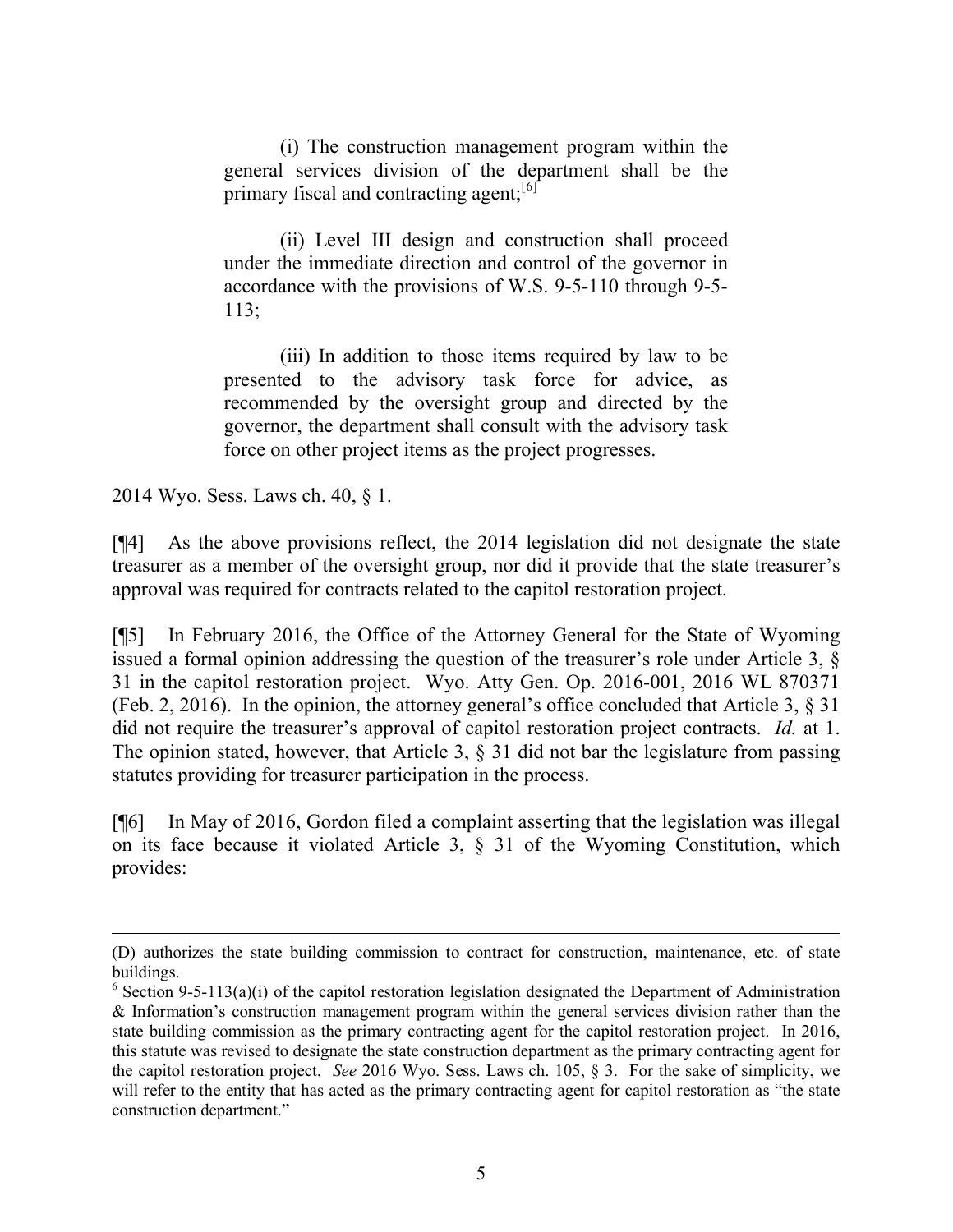All stationary, printing, paper, fuel and lights used in the legislature and other departments of government shall be furnished, and the printing and binding of the laws, journals and department reports and other printing and binding, and the repairing and furnishing the halls and rooms used for the meeting of the legislature and its committees shall be performed under contract, to be given to the lowest responsible bidder, below such maximum price and under such regulations as may be prescribed by law. No member or officer of any department of the government shall be in any way interested in any such contract; and all such contracts shall be subject to the approval of the governor and state treasurer.

Wyo. Const. Art. 3, § 31 (emphasis added). Gordon argued that the legislation violated this provision because it did not provide for the state treasurer's approval of contracts for the capitol restoration project, which involved "repairing and furnishing the halls and rooms used for the meeting of the legislature and its committees."<sup>7</sup>

[ $[$ ] Gordon further asserted that the legislation violated Article 2,  $\S$  1 of the Wyoming Constitution, which states:

> The powers of the government of this state are divided into three distinct departments: The legislative, executive and judicial, and no person or collection of persons charged with the exercise of powers properly belonging to one of these departments shall exercise any powers properly belonging to either of the others, except as in this constitution expressly directed or permitted.

Wyo. Const. Art. 2,  $\S$  1. Gordon argued that this provision prohibited the legislature from enacting legislation that usurped or ignored the state treasurer's express power to approve contracts for repairing and furnishing the portions of the state capitol used for meetings of the legislature and its committees. He sought judgment declaring the legislation to be unconstitutional and entry of a permanent injunction prohibiting the oversight group from entering into contracts for the capitol restoration project without his approval.

l

 $<sup>7</sup>$  In his complaint, Gordon named the oversight group as a defendant and listed the names of the elected</sup> officials serving on the committee at the time. Shortly thereafter, he filed an amended complaint naming the State of Wyoming, acting by and through the oversight group, as the defendant.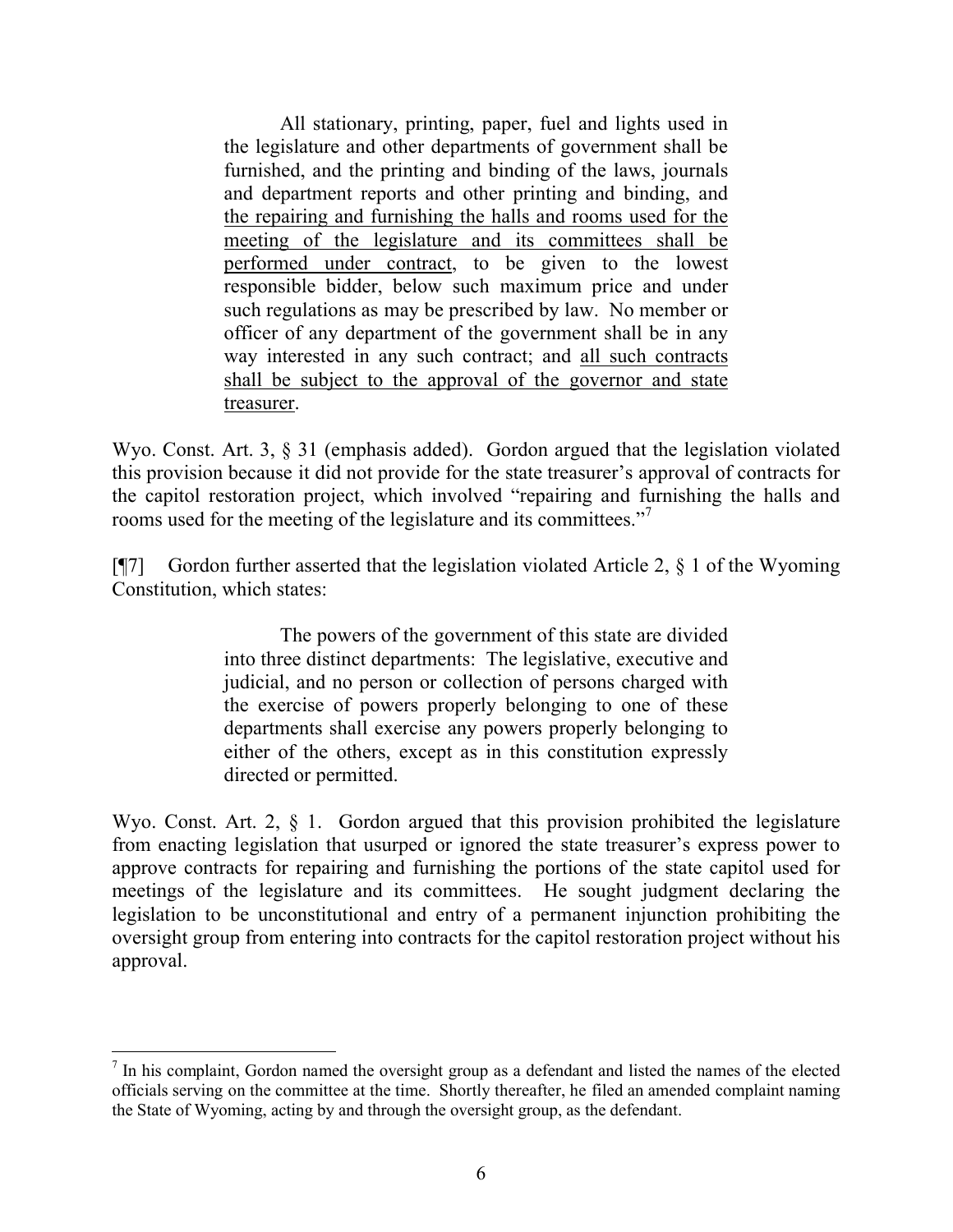[¶8] The State filed an answer denying Gordon's claims. Gordon then filed a motion for partial summary judgment, contending that as a matter of law the capitol restoration legislation facially violated Article 3, § 31 because it authorized the oversight group and the governor to enter into contracts for repairing rooms used by the legislature and its committees without the treasurer's approval. He further argued that as a matter of law the legislation on its face violated the separation of powers provision contained in Article 2, § 1 because it empowered the legislature to exercise powers properly belonging to the treasurer as a member of the executive branch. Gordon also filed a motion for certification of the issues raised in his partial summary judgment to this Court, contending that it was in the best interest of the public, the Court, and the parties for the matter to be resolved as expeditiously as possible, and that certifying the case would hasten its resolution.

[¶9] In response to Gordon's partial summary judgment motion, the State argued that it should be denied<sup>8</sup> because Gordon had not established that the requirements of Article 3, § 31 applied to the capitol restoration project; Gordon had not established that the capitol restoration project legislation facially violated Article 3, § 31; and the legislation did not violate the separation of powers provision found in Article 2, § 1. With regard to Gordon's motion to certify, the State contended it should be denied because he had not established that certifying the questions of law "may be determinative" of the case nor had he established a lack of controlling precedent as required by W.R.A.P. 11.01. The district court heard arguments on the motions in December of 2016.

[¶10] In early 2017, while the motions were pending in district court, the legislature amended the capitol restoration legislation in pertinent part as follows:<sup>9</sup>

# **§ 9-5-111. State capitol building rehabilitation and restoration project oversight group; creation; duties.**

(a) There is created a state capitol building rehabilitation and restoration oversight group comprised of:

 $\overline{a}$ 

<sup>&</sup>lt;sup>8</sup> In his brief to this Court, Gordon stated that the State responded to his motion for partial summary judgment and "also filed their own counter-motion for summary judgment seeking dismissal" of his complaint. The State's brief correctly notes that the district court granted summary judgment for the State even though the State did not file a motion for summary judgment. A court may grant summary judgment to a nonmoving party if the record supports doing so. *White v. Wheeler*, 2017 WY 146, ¶ 14 n.2, 406 P.3d 1241, 1246 n.2 (Wyo. 2017) (citing *Pennaco Energy, Inc. v. Sorenson*, 2016 WY 34, ¶ 24 n.11, 371 P.3d 120, 125 n.11 (Wyo. 2016); *Basic Energy Servs., L.P. v. Petroleum Res. Mgmt., Corp.,* 2015 WY 22, ¶ 20 n.11, 343 P.3d 783, 789 n.11 (Wyo. 2015); *Boehm v. Cody Country Chamber of Commerce*, 748 P.2d 704, 710 (Wyo. 1987); *Leithead v. American Colloid Co.*, 721 P.2d 1059, 1064 (Wyo. 1986)). But *see* W.R.C.P. 56(f)(1), effective March 1, 2017 (a court may grant summary judgment to a nonmovant after giving notice and a reasonable time to respond).

<sup>&</sup>lt;sup>9</sup> The legislature amended other portions of the legislation in 2016 and 2017. Those amendments are not relevant to the issues before the Court.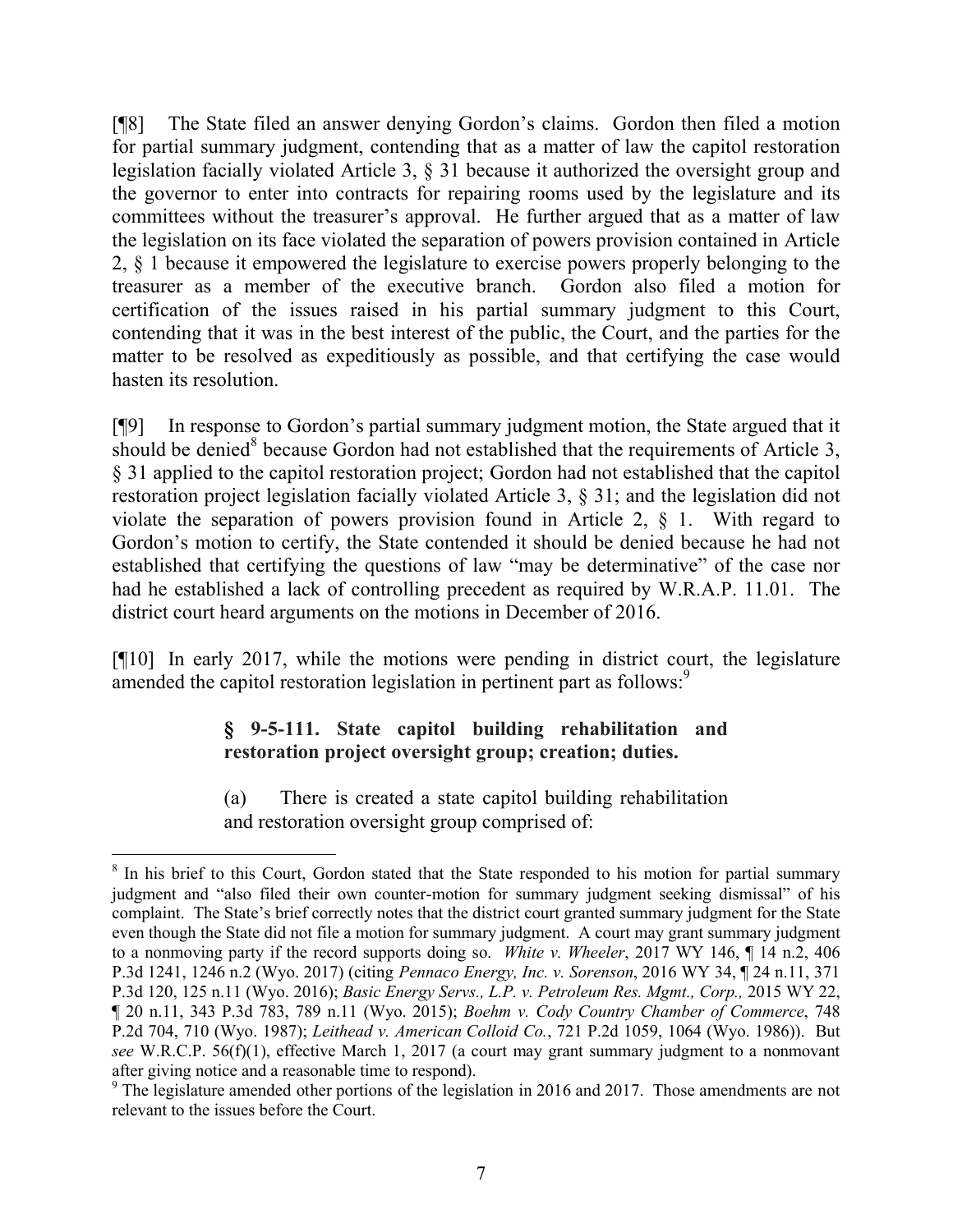\* \* \*

(v) The state treasurer;

\* \* \*

(b) A quorum of the oversight group shall consist of the governor and a majority of the other voting members of the oversight group which consist of the legislator members and the state treasurer. . . .

\* \* \*

Wyo. Stat. Ann. § 9-5-111 (LexisNexis 2017) (emphasis added); *see also* 2017 Wyo. Sess. Laws ch. 204, § 1.

## **§ 9-5-112. Capitol building rehabilitation and restoration project; components; oversight.**

\* \* \*

(f) . . . Any change order to the approved final design plans in excess of . . . shall require the approval of the governor and a majority of the other voting members of the oversight group which consist of the legislator members and the state treasurer.

Wyo. Stat. Ann. § 9-5-112 (LexisNexis 2017) (emphasis added); *see also* 2017 Wyo. Sess. Laws ch. 204, § 1.

[¶11] In May of 2017, the district court issued a decision letter in which it denied Gordon's motion for partial summary judgment and request for certification, and entered summary judgment for the State. The district court held that Gordon failed to establish that the capitol restoration legislation violated the constitution on its face or that the work being done on the project was the type of repair work contemplated by the framers when they adopted Article 3, § 31. The district court entered an order consistent with its decision letter. Gordon appealed.

#### **STANDARD OF REVIEW**

[¶12] As a relatively recent case holds: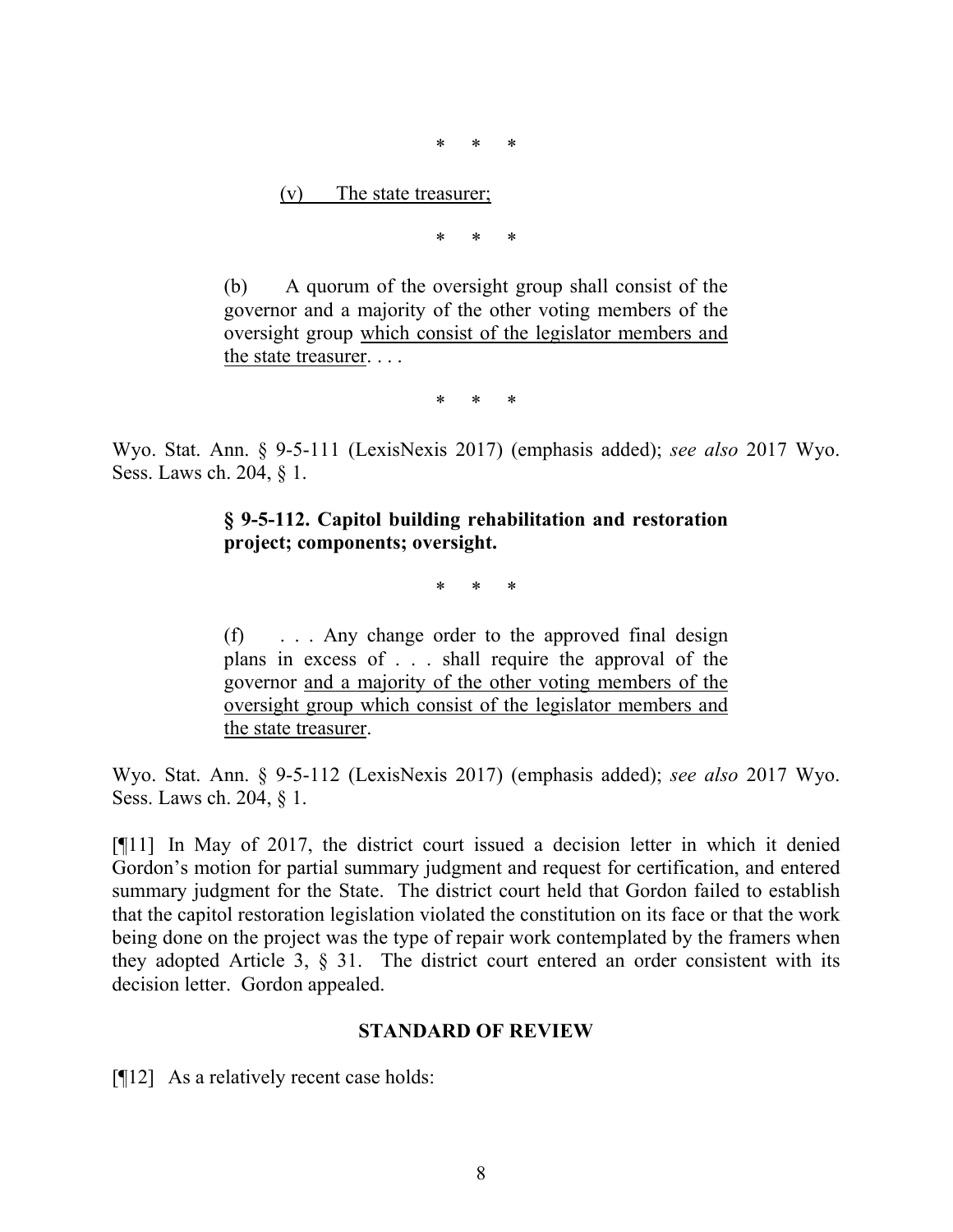Issues of constitutionality present questions of law. *Cathcart v. Meyer*, 2004 WY 49, ¶ 7, 88 P.3d 1050, 1056 (Wyo. 2004). In determining the constitutionality of a statute, we have previously stated that:

> The party challenging the constitutionality of a statute bears the burden of proving the statute is unconstitutional. *Pfeil v. Amax Coal West, Inc.*, 908 P.2d 956, 961 (Wyo. 1995). That burden is a heavy one "in that the appellant must 'clearly and exactly show the unconstitutionality beyond any reasonable doubt.'" *Cathcart v. Meyer*, 2004 WY 49, ¶ 7, 88 P.3d 1050, 1056 (Wyo. 2004), quoting *Reiter v. State*, 2001 WY 116, ¶ 7, 36 P.3d 586, 589 (Wyo. 2001). In our analysis, we presume "the statute to be constitutional.... Any doubt in the matter must be resolved in favor of the statute's constitutionality." *Thomson v. Wyoming In-Stream Flow Committee*, 651 P.2d 778, 789-90 (Wyo. 1982).

*Krenning v. Heart Mt. Irrigation Dist*., 2009 WY 11, ¶ 33, 200 P.3d 774, 784 (Wyo. 2009). However, we have also recognized that "[t]hough the supreme court has the duty to give great deference to legislative pronouncements and to uphold constitutionality when possible, it is the court's equally imperative duty to declare a legislative enactment invalid if it transgresses the state constitution." *Washakie County Sch. Dist. v. Herschler*, 606 P.2d 310, 319 (Wyo. 1980). In this case, Appellants present a facial challenge, which is "the most difficult challenge to mount successfully, since the challenger must establish that no set of circumstances exists under which the Act would be valid." *Director of the Office of State Lands & Invs. v. Merbanco, Inc*., 2003 WY 73, ¶ 32, 70 P.3d 241, 252 (Wyo. 2003).

*Powers v. State*, 2014 WY 15, ¶ 7, 318 P.3d 300, 303 (Wyo. 2014) (footnote omitted). In accordance with the standard of review, we take seriously the magnitude of the challenge Gordon faces. $10$ 

 $\overline{a}$ 

<sup>&</sup>lt;sup>10</sup> We adhere to this standard under *stare decisis* despite the fact that the facial/as-applied distinction has been criticized as "an inherently flawed and fundamentally incoherent undertaking." Alex Kreit, *Making Sense of Facial and As-Applied Challenges*, 18 Wm. & Mary Bill Rts J. 657, 659 (2010). *See also* Michael C. Dorf*, Facial Challenges to State and Federal Statutes,* 46 Stan. L. Rev. 235, 239-41 (1994) (contending that courts regularly accept challenges that would fail the "no set of circumstances" test). We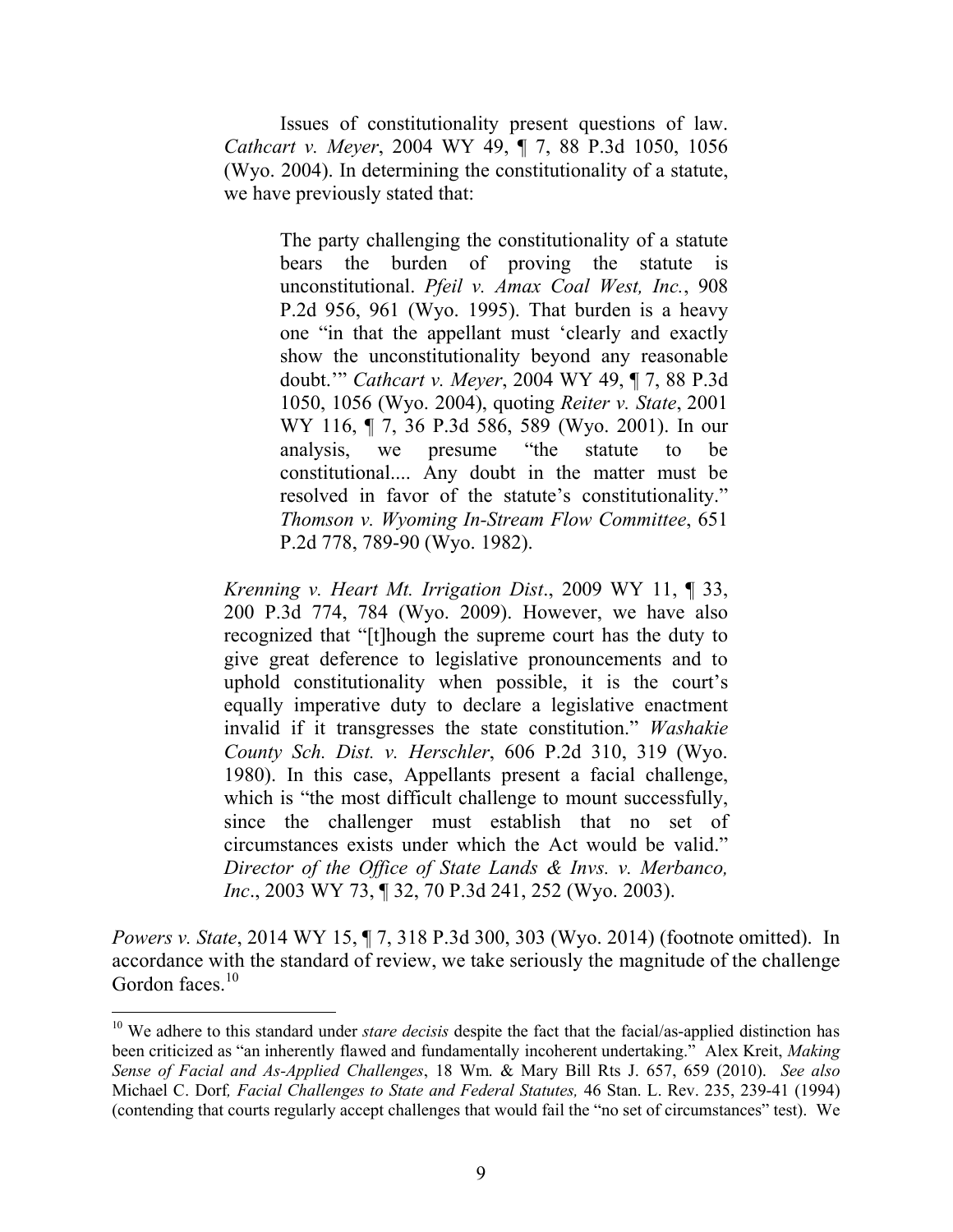### **DISCUSSION**

### *1. Constitutionality of the Capitol Restoration Legislation in light of Article 3, § 31*

[¶13] The focus of Gordon's first argument on appeal was that the capitol restoration legislation violates Article 3, § 31 of the Wyoming Constitution because it strips the treasurer of his or her fundamental authority to approve contracts for the repair and furnishing of the halls and rooms used for meetings of the legislature and its committees. The State urges this Court not to consider this issue, arguing that Gordon has not shown that the capitol restoration legislation conflicts with the contract approval clause found in Article 3, § 31, a showing the State asserts he must make to succeed on his facial challenge. It argues that if we decide the case on this basis, there would be no need to decide whether the capitol restoration project involves "repairing and furnishing the halls and rooms used for the meeting of the legislature and its committees" as those words were used by the framers. The State is correct that a ruling that the capitol restoration legislation does not conflict with Article 3, § 31 would be dispositive. Therefore, we begin our discussion with that issue.

#### *a. Conflict between the capitol restoration legislation and Article 3, § 31*

[¶14] The State asserts that the capitol restoration legislation is silent as to who is, or is not, authorized to approve contracts for the project. Given that silence, the State argues, the legislation does not prohibit the treasurer from approving those contracts. Because the treasurer's approval is not prohibited, the State contends, the legislation is not in conflict with Article 3, § 31 and is not unconstitutional on its face. Citing *Pisano v. Shillinger*, 835 P.2d 1136, 1140 (Wyo. 1992), the State asserts statutory silence as to the treasurer's constitutional contract approval authority is insufficient to show that the legislature intended to prohibit his approval.

[¶15] The State's contention that the legislation is silent as to who is authorized to approve contracts for the project is not quite true. The plain language of the capitol restoration legislation indicates that the legislature intended the project to move forward without treasurer approval of contracts relating to the project. Section 9-5-112(b) provides for approval of design alternatives by the oversight group and the governor; § 9- 5-112(e) allows the expenditure of funds on the project upon approval of plans by a majority of the oversight group and the governor;  $\S$  9-5-112(f) authorizes the state construction department to expend funds to implement the restoration project and allows

 $\overline{a}$ 

do so even though the United States Supreme Court has expressed reservations about the supposedly bright line between facial and as-applied analysis. *Citizens United v. Fed. Election Comm'n*, 558 U.S. 310, 331, 130 S. Ct. 876, 893, 175 L. Ed. 2d 753 (2010) ("[T]he distinction between facial and as-applied challenges is not so well defined that it has some automatic effect or that it must always control the pleadings and disposition in every case involving a constitutional challenge.").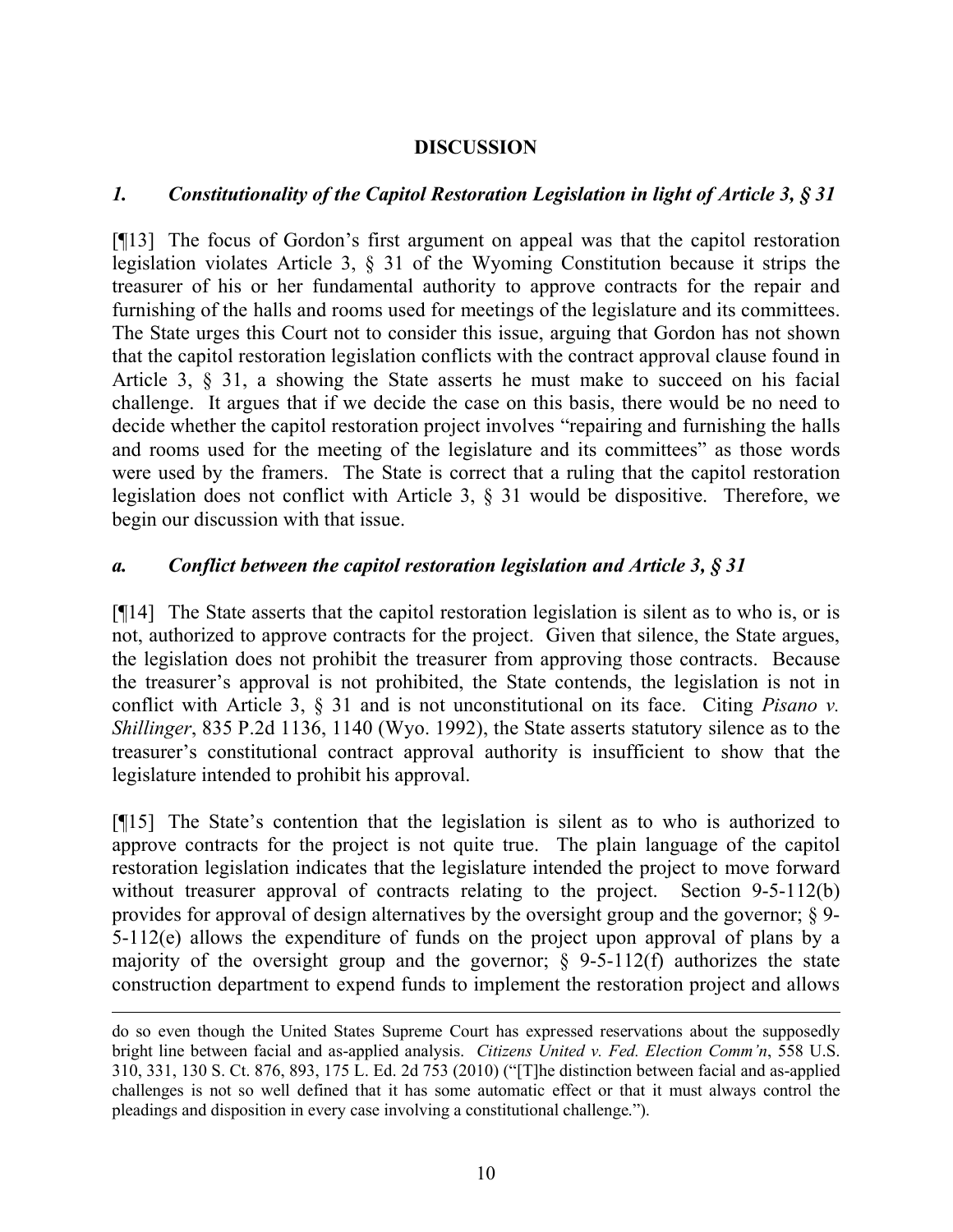change orders upon approval of a majority of the legislative members of the oversight group and the governor;  $\S$  9-5-113(a)(i) mandates that the state construction department is the primary fiscal and contracting agent for the project; and  $\S$  9-5-113(a)(ii) places the design and construction of the project under the direction and control of the governor. These provisions as written allow the project to be designed, implemented, constructed and paid for by persons and/or entities other than the state treasurer. They allow the project to proceed in all respects without the treasurer's approval. The legislation is not, therefore, silent as to the treasurer's contract approval as the State asserts.

[¶16] Additionally, the issue in *Pisano* was whether, in enacting Wyo. Stat. Ann. § 7-13- 402(f), the legislature intended to prohibit judicial review under the Wyoming Administrative Procedure Act (WAPA) of parole board decisions. *Pisano*, 835 P.2d at 1138. Section 7-13-402(f) provided that "[t]he promulgation of substantive rules by the board [of parole] and the conduct of its hearings are specifically exempt from all provisions of the [WAPA]." *Pisano*, 835 P.2d at 1138. Although Pisano asserted the provision violated his constitutional right to due process, the Court did not address that issue because it determined that the legislature did not intend  $\S$  7-13-402(f) to preclude judicial review of parole revocation hearings. *Id.* at 1139-40.

[¶17] In reaching that conclusion, the Court relied on well-established policy favoring judicial review in most instances. *Id.* at 1138-39. Consistent with that policy, the Court said, is the concept that "the right to review is not precluded unless legislative intent to preclude judicial review is clear and convincing." *Id.* at 1139. "[W]here substantial doubt about legislative intent exists, the general presumption favoring judicial review of administrative action is controlling." *Id.* (citing *Block v. Community Nutrition Institute*, 467 U.S. 340, 351, 104 S.Ct. 2450, 2456, 81 L.Ed.2d 270 (1984)).

[¶18] Turning to § 7-13-402(f), the Court looked at the plain language and concluded there was a distinction between judicial review of the board's hearing procedures and judicial review of the board's ultimate decision. *Pisano*, 835 P.2d at 1139. The Court said:

> [T]he Board's right to adopt its own procedures simply means that, barring any constitutional limitations, a parolee cannot seek judicial review of the Board's decision upon grounds relating to the conduct of the Board's hearings. However, the fact that the conduct of the hearing is not subject to review does not mean that the decision itself is not subject to review. The conduct of a hearing merely provides the procedural process through which a decision is reached. The Board's final decision is still reviewable by the district court pursuant to § 16-3-114(c), which requires, among other things, that the Board's findings be supported by substantial evidence and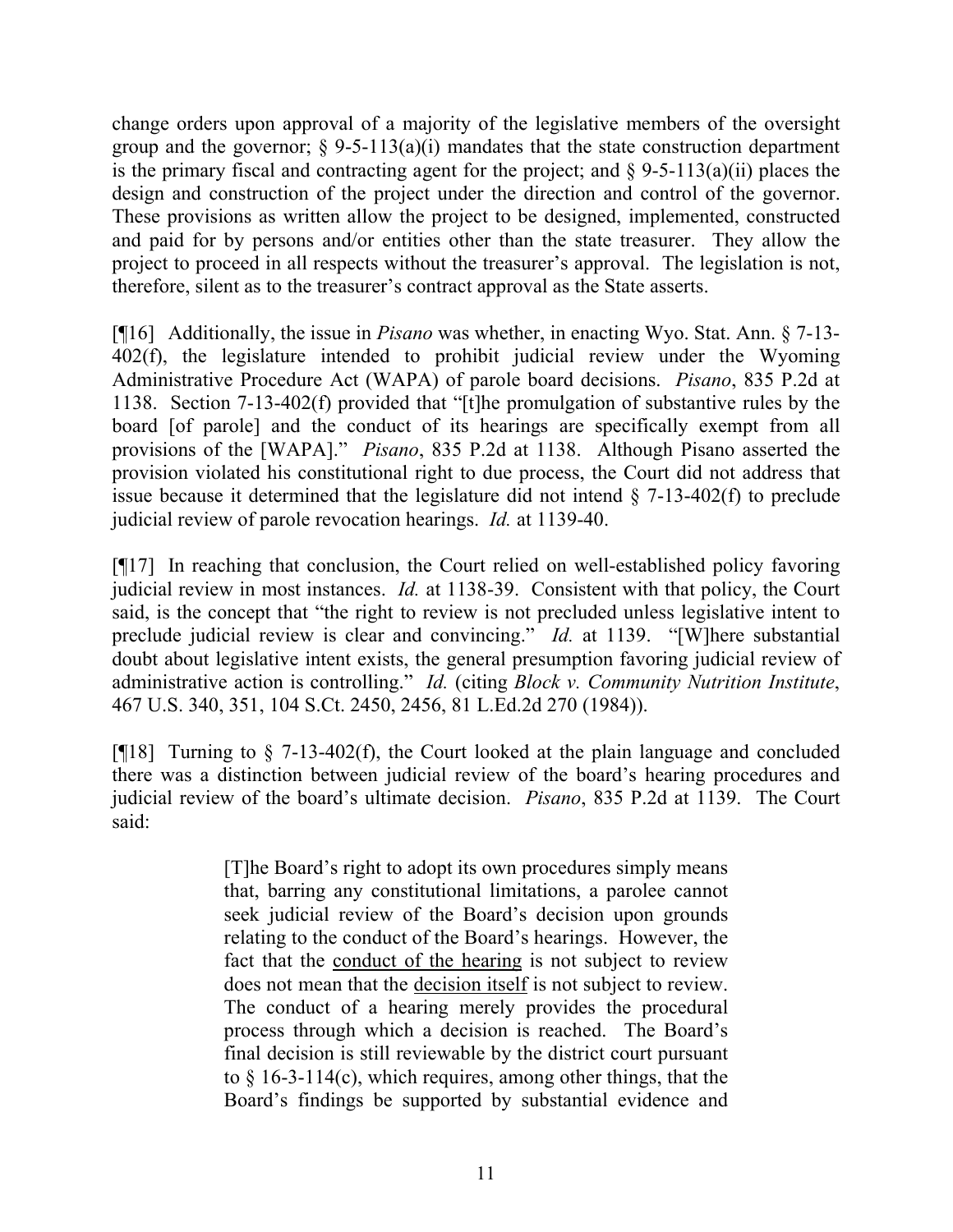that its action not be arbitrary, capricious, an abuse of discretion, or otherwise not in accordance with law. Accordingly, we hold that the exemption of the Board's hearing procedures from the WAPA does not evidence an intent to preclude judicial review of the Board's revocation decisions.

*Id.* at 1139-40 (emphasis added).

[¶19] The Court then went on to consider "the significance, if any, of the legislature's silence regarding judicial review in § 7-13-402(f)." *Id.* at 1140. The Court cited *United States Steel Corporation v. Wyoming Environmental Quality Council*, 575 P.2d 749, 750 (Wyo. 1978), for the principle that "legislative intent to restrict judicial review must be specifically manifested and that a persuasive reason must exist to believe that restriction was the legislature's purpose." *Pisano*, 835 P.3d at 1140. The Court said:

> It naturally follows that, if we require clear evidence of legislative intent to restrict review, "the mere failure to provide specially by statute for judicial review is certainly no evidence of intent to withhold review." *Keslar* [*v. Police Civil Service Comm'n, City of Rock Springs*], 665 P.2d [937,] 942 [(Wyo. 1983)] (quoting *Association of Data Processing Services Organizations, Inc. v. Camp*, 397 U.S. 150, 157, 90 S.Ct. 827, 831, 25 L.Ed.2d 184 (1970)). Statutory silence regarding judicial review constitutes neither a persuasive reason nor a manifestation of legislative intent to prohibit review. Consequently, we do not interpret  $\S$  7-13-402(f)'s silence on judicial review as being an indication of legislative intent to preclude review.

*Pisano*, 835 P.3d at 1140.

[¶20] The Court's comments in *Pisano* concerning legislative silence were made in the context of legislation that, if read to prohibit judicial review, would not promote the policy favoring judicial review. We are not aware of any cases, and the State cites none, extending the principles espoused there beyond the scope of legislation that arguably prohibits judicial review. Obviously, the legislation in this case does not involve judicial review or the policy favoring it.

[¶21] Additionally, in *Pisano* the Court concluded that the plain language of § 7-13- 402(f) showed that the legislature intended to preclude judicial review of the conduct of parole board hearings, not of parole board decisions themselves. *Pisano*, 835 P.3d at 1139. In that context, the Court held that the exemption of the Board's hearing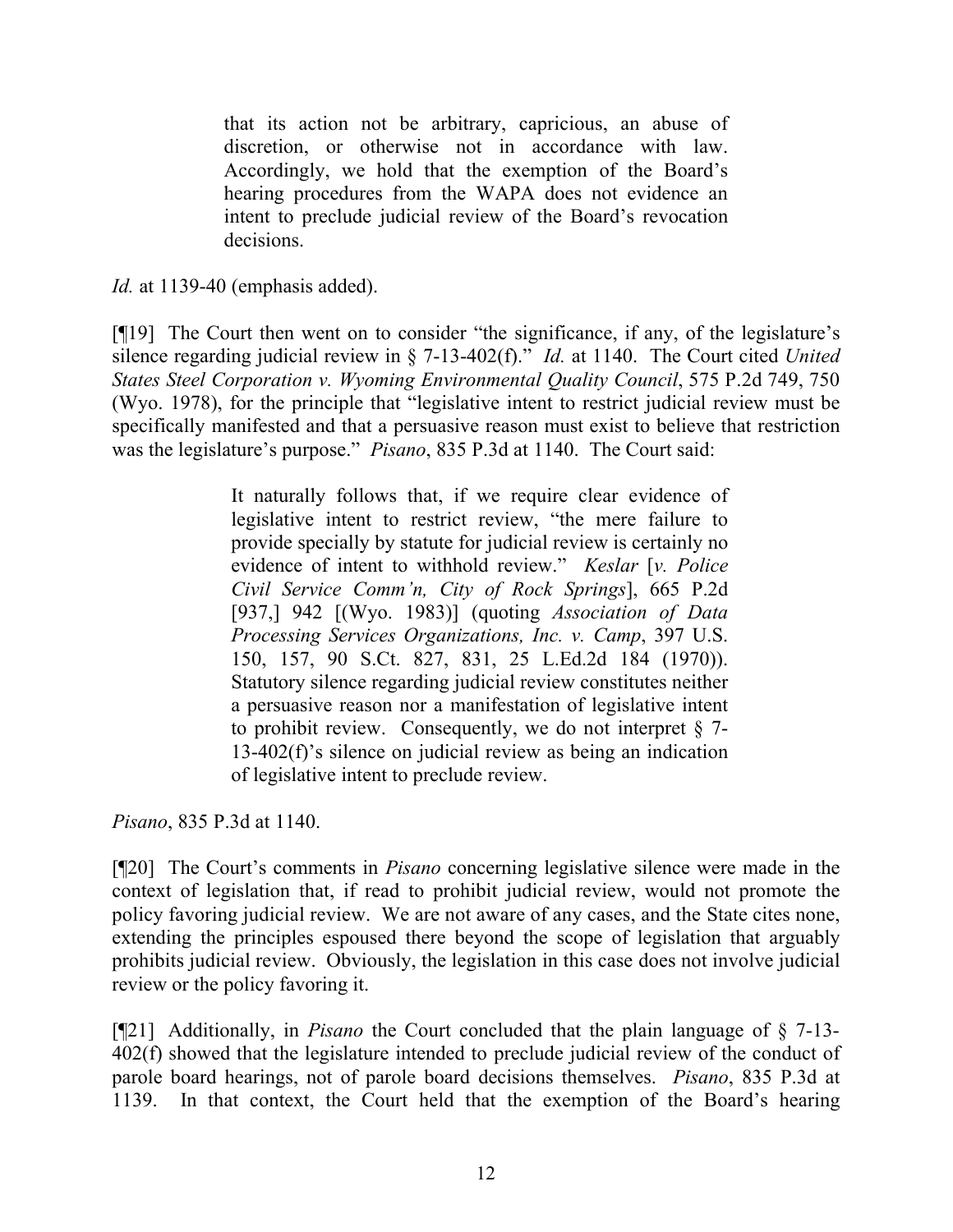procedures from the statute did not evidence an intent to preclude judicial review of parole board decisions. In contrast, the plain language of the capitol restoration legislation expresses that the legislature intended the project to move forward without treasurer approval of contracts relating to the project. As we said in ¶15 above, §§ 9-5- 112(b), (e) and (f) and 9-5-113(a)(i) and (ii) established a comprehensive scheme to design, implement, construct and pay for the project without state treasurer approval of any part of it. We conclude the exemption of the treasurer's contract approval authority from the capitol restoration legislation evidences an intent to preclude it.

[¶22] The State attempted to draw a distinction between the authority vested in these provisions and the contract approval authority granted in Article 3, § 31. According to this argument, the authority to approve the design and plans referenced in  $\S$  9-5-112(b) and (e), respectively, are different than the authority to approve contracts, as are the authority to expend funds  $(\S$  9-5-112(f)) and control the design and construction of the project  $(\S 9-5-113(a)(ii))$ . Similarly, designating the state construction department as the primary contracting agent is distinct from the treasurer's contract approval authority. Under the State's theory, the authority the legislature gave to others in the capitol restoration statutes does not take away from the treasurer's contract approval authority.

[¶23] The State's argument defies common sense. Rather than preserving the treasurer's constitutional authority, the legislature has effectively given it away by assigning authority and control over the capitol restoration project to others. Unlike the Court's conclusion in *Pisano*, we conclude the statutory silence as to the treasurer's responsibility for approving capitol restoration contracts, together with the express statutory authorization given to others to effectuate the project, evidences an intent by the legislature to exclude the treasurer from exercising his constitutional duty.

[¶24] In addition, if there were any doubt as to the legislature's intent under the original capitol improvements legislation, the 2017 amendments removed it. As noted above, the amendment made the state treasurer a member of the capitol restoration committee. Wyo. Stat. Ann. § 9-5-111(a)(v) (LexisNexis 2017); 2017 Wyo. Sess. Laws ch. 204, § 1. However, the legislation required the approval of the governor and the majority of other voting members of the oversight group, including the treasurer. As discussed below, the clear impact of the amendment was to allow the treasurer a vote, but to deprive him of the right to approve repairs and furnishings to the halls and rooms of the legislature. We have held that a statute

> that enumerates the subjects or things on which it is to operate, or the persons affected, or forbids certain things . . . as excluding from its effect all those not expressly mentioned." *Cathcart v. Meyer*, 2004 WY 49, ¶ 40, 88 P.3d 1050, 1066 (Wyo. 2004) (citing *In re West Highway Sanitary & Imp. Dist*., 77 Wyo. 384, 317 P.2d 495, 504 (1957)). *See*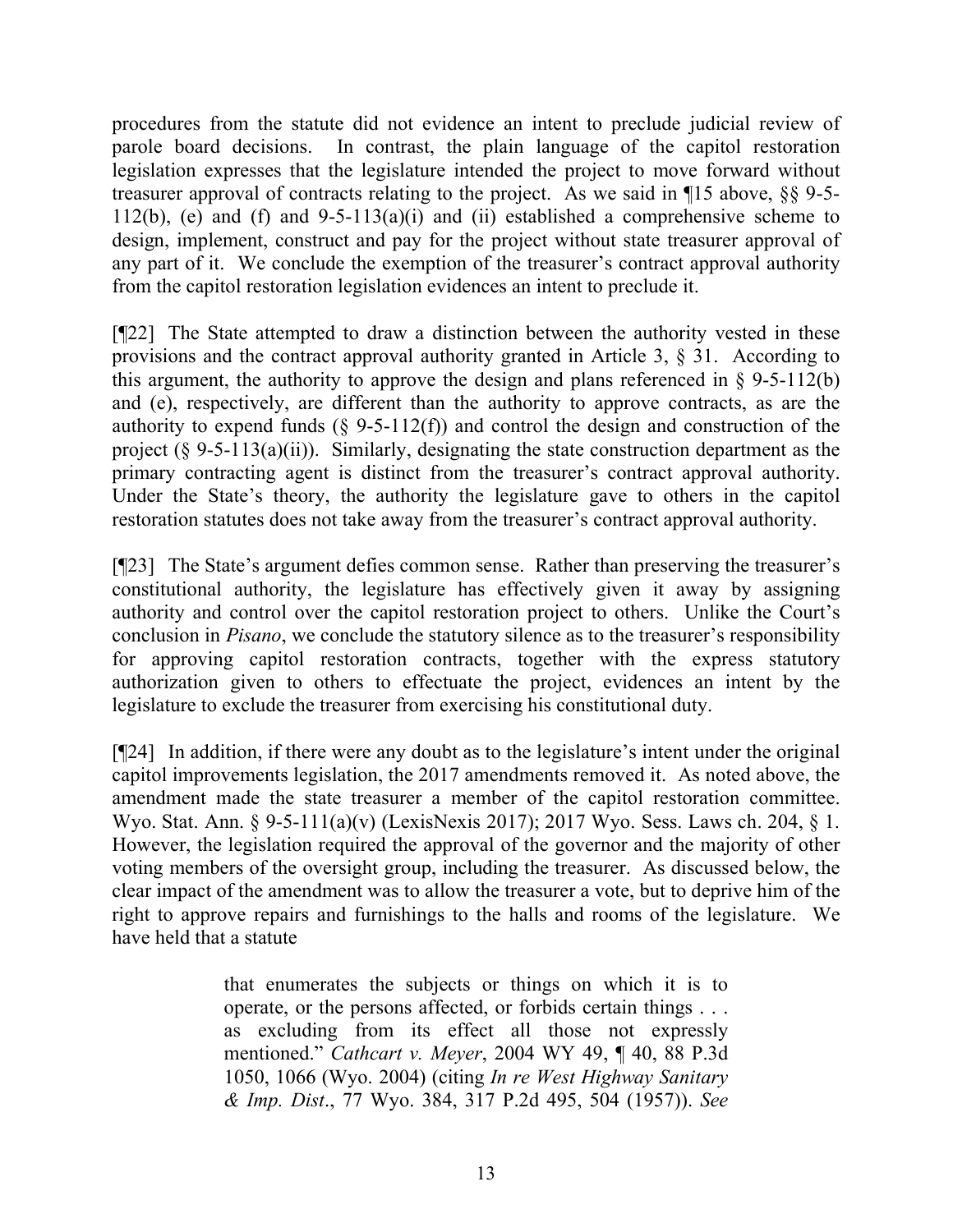*also The Adeline*, 13 U.S. (9 Cranch) 244, 253, 3 L.Ed. 719 (1815) ("Now the construction must depend on the evident meaning and intent of the legislature, as clearly to be gathered from a view of the whole provision; and it may be adopted as a fundamental rule, that where there is an express provision, there shall not be a provision by implication; *expressio unius est exclusio alterius*.").

*Walters v. State ex rel. Wyoming Dep't of Transp*., 2013 WY 59, ¶ 18, 300 P.3d 879, 884 (Wyo. 2013). The statute as it now exists does not provide for the approval required by Article 3, § 31.

[¶25] Citing *Circuit Court of the Eighth Judicial District v. Lee Newspapers*, 2014 WY 101, ¶ 27, 332 P.3d 523, 532 (Wyo. 2014), and *Merrill v. Jansma*, 2004 WY 26, ¶ 40, 86 P.3d 270, 287 (Wyo. 2004), respectively, the State asserts this Court must presume the legislature did not intend to enact legislation that violates the constitution and that it enacted the capitol restoration legislation with full knowledge of existing law. Given these presumptions, the State contends, it is reasonable to infer that the legislature did not address the treasurer's constitutional role in the capitol restoration project because Article 3, § 31 independently governs the contracts subject to the treasurer's approval, and any statutory language would be superfluous.

[¶26] To recap and reiterate, the capitol restoration legislation assigns the responsibility to approve, control and pay for the project to groups and persons other than the treasurer. The legislation also assigns the primary responsibility for contracting for work done on the project to the state construction department, not the treasurer. The State's argument that the legislature's use of the word "primary" somehow leaves open the question of who is to approve the contracts is, in light of the entire legislative scheme, nonsensical.<sup>11</sup> The legislature has made others responsible for the project from beginning to end and, in doing so, has taken away the treasurer's constitutional authority to approve contracts for parts of the capitol restoration project involving the legislature. This is contrary to the rule that the legislature may not abolish or transfer, either directly or indirectly, inherent powers of a constitutionally created office. *Powers*, ¶ 22, 318 P.3d at 308. *See also Witzenburger v. State ex rel. Wyo. Cmty. Dev. Auth.*, 575 P.2d 1100, 1117 (Wyo. 1978) ("The legislature cannot do indirectly what it cannot do directly.").

[¶27] Now that we have reached this conclusion, we must consider whether the statute for the capitol restoration project necessarily includes work which must be approved by the treasurer under Article 3, § 31. And then, if it does, we must decide if the offending

l

 $11$  It seems more likely that the word "primary" is intended to distinguish contracts involving the capitol restoration project from contracts involving other state buildings, for which § 9-5-108(a)(iii)(D) assigns responsibility to the state building commission. *See* n.5 *supra*.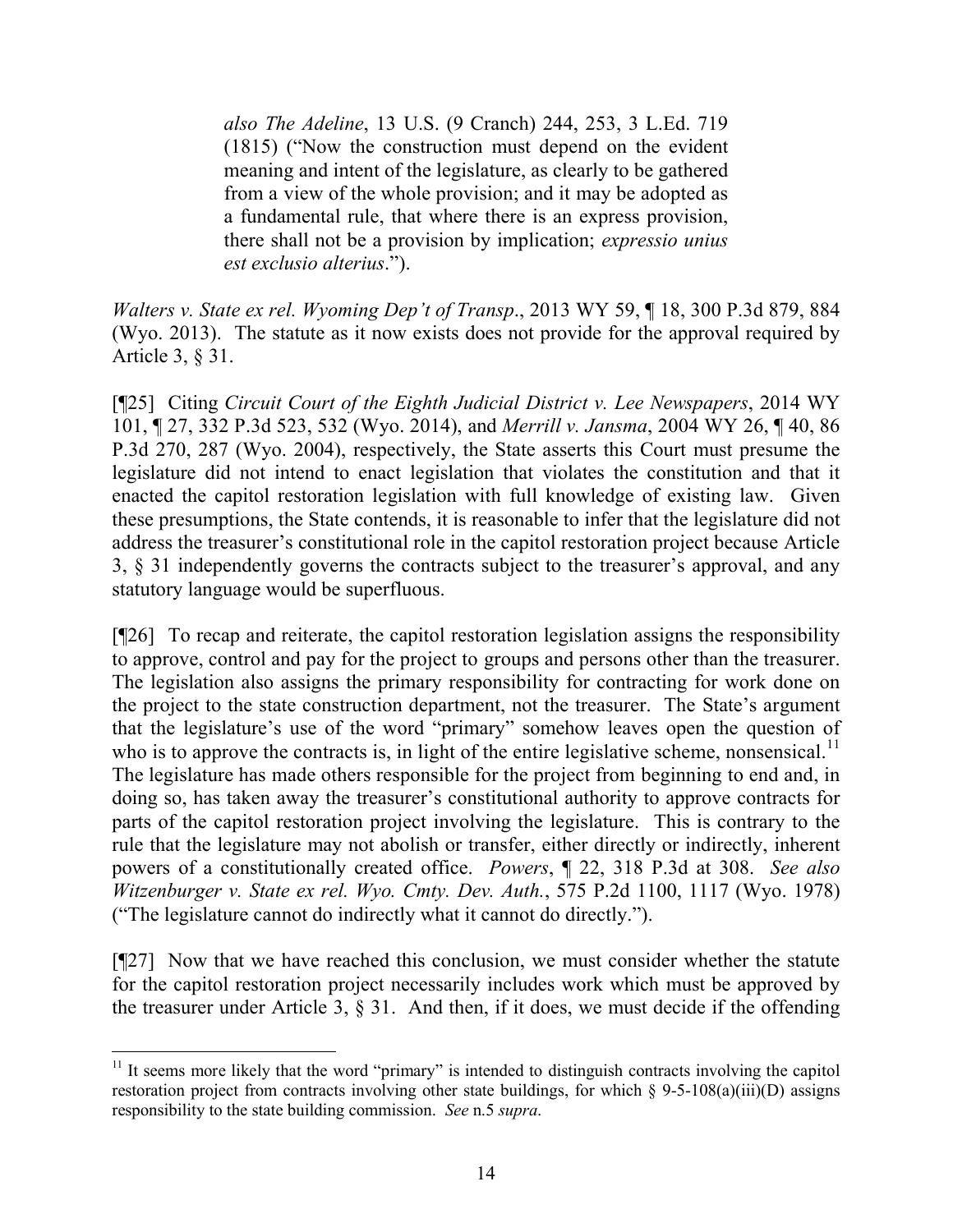provisions are severable so that the remainder of the capitol restoration statutes may be salvaged.

# *b. Breadth of Article 3, § 31*

[¶28] Gordon asserts that the plain meaning of Article 3, § 31 requires the treasurer to approve contracts for the repair and furnishing of the halls and rooms used by the legislature and its committees. He argues that the capitol restoration legislation violates the constitution because it authorizes the oversight group and others to approve expenditures for the capitol restoration project without requiring the treasurer's approval of the contracts leading to those expenditures.

[¶29] The State argues that the language used in Article 3, § 31 is not broad enough to include the comprehensive renovation and restoration of the state capitol and Herschler buildings currently underway. The State contends the words "repairing and furnishing the halls and rooms used for the meeting of the legislature and its committees" must be read to mean "routine" repairs and furnishings. The State argues that limiting the words in that way makes sense in light of the other items referenced in the provision, such as stationary, fuel and lights, which are purchased on a routine basis.

[¶30] In cases requiring constitutional interpretation, we are guided primarily by the intent of the drafters. *Saunders v. Hornecker*, 2015 WY 34, ¶ 19, 344 P.3d 771, 777 (Wyo. 2015) (quoting *Powers*, ¶¶ 8-9, 318 P.3d at 303-04). In determining that intent, we look first to the plain and unambiguous language used in the text of the constitution. *Id.* If the language is plain and unambiguous, there is no room left for construction. *Id*.

> It must be presumed that in case of a constitution the people have intended whatever has been plainly expressed. Courts are not at liberty to depart from that meaning which is plainly declared.

*Id*.

[¶31] As reflected in ¶6 above, Article 3, § 31 requires in pertinent part that all contracts for "repairing and furnishing the halls and rooms used for the meeting of the legislature and its committees . . . shall be subject to the approval of the . . . state treasurer." (Emphasis added.) To determine what the drafters intended, we attempt to understand the meaning of the words at the time the constitution was ratified. *Powers*, ¶ 36, 318 P.3d at 313 (citing *Campbell Cty. Sch. Dist. v. State*, 907 P.2d 1238, 1258 (Wyo. 1995); *Witzenburger*, 575 P.2d at 1111). At the time our constitution was ratified, the word "hall" in the context in which it was used in Article 3, § 31 was defined as: "1. A **building**, or a **large room** or compartment **in a building**, devoted to some public or common use[.]" The Century Dictionary 2690 (1889) (emphasis added). The word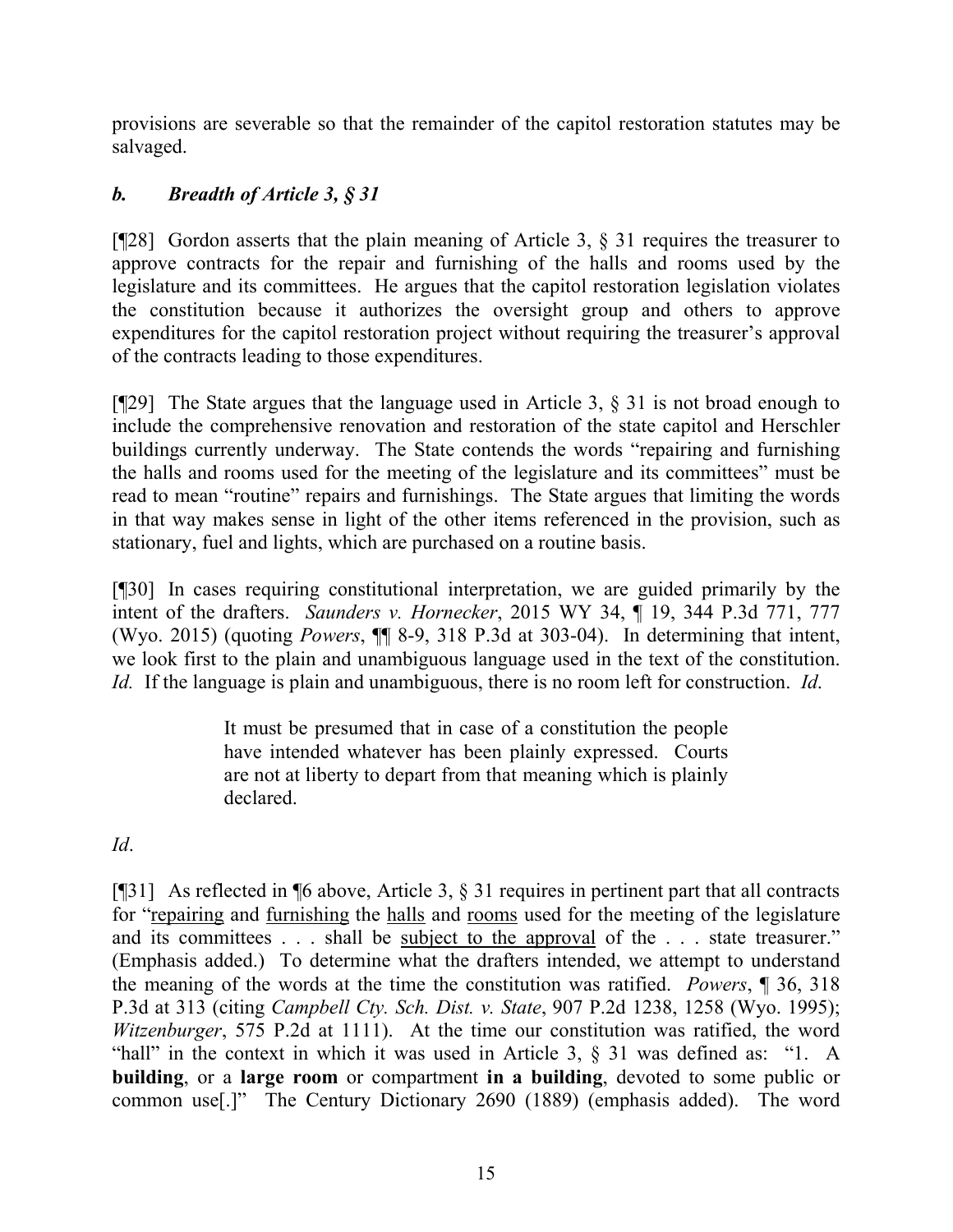"room" was defined as: "5. Any inclosure or division separated by partitions from other parts of a . . . structure; . . . chamber . . .[.]" *Id*. at 5223. Giving the words "halls" and "rooms" the meaning they had at the time our constitution was ratified, it seems clear that the drafters intended Article 3, § 31 to apply to buildings, compartments in buildings, or enclosures separated by divisions from other parts of a building that were used for the meetings of the legislature and its committees.

[¶32] At the time the constitution was ratified, the word "repair" was defined as: "To **restore** to a sound, good, or complete state after decay, injury, dilapidation, or partial destruction; **restore**; **renovate**." *Id*. at 5080 (emphasis added). The word "furnishing" meant: "The act of providing with furniture or fittings of any kind." *Id*. at 2416. Giving the word "repair" the meaning it had at the time our constitution was ratified, it would appear the drafters intended Article 3, § 31 to apply to repairs and renovations necessary to restore to a sound state after decay or dilapidation buildings or compartments in buildings used for meetings of the legislature and its committees.

[¶33] At the time the constitution was ratified, "approve," in the context in which it was used in Article 3, § 31, meant: "[t]o sanction officially; ratify authoritatively." *Id*. at 279. The word "sanction" was defined as: "the act of rendering authoritative as law; . . .; the act of . . . ratifying[.]" *Id*. at 5327. The word "ratify" meant: "1. To confirm; establish; settle conclusively or authoritatively; ... . 2. To validate by some formal act of approval; accept and sanction[.]" *Id.* at 4970. Applying the meaning of the words plainly expressed at the time the constitution was ratified, it would seem that the drafters intended to require the state treasurer's approval of all contracts for restoring or renovating, and furnishing, the buildings or parts of buildings used for meetings of the legislature and its committees.

[¶34] There is no dispute that repairing and furnishing the buildings or parts of buildings used for meetings of the legislature and its committees is part of the capitol restoration project. Section 9-5-110(iv) defines the "project" as "the state capitol building and Herschler state office rehabilitation, restoration and renovation project described in W.S. 9-5-112, including all components of the project." Section 9-5-112(a) directs the state construction department to "proceed with level III design and construction for renovation, rehabilitation, restoration and addition to the state capitol and Herschler buildings." Section 9-5-112(a)(i), (ii) and (v) provide respectively that restoration and rehabilitation of the capitol and Herschler buildings and furnishings are components of the project. Section 9-5-112(b) expressly provides that the level III design shall allocate space within the capitol building "to meet legislative needs" unless the governor and oversight committee determine that all such needs cannot be accommodated within the capitol building.

[¶35] Given that the statutes directly address "repairing and furnishing the halls and rooms used for the meeting of the legislature" as the underlined words were defined at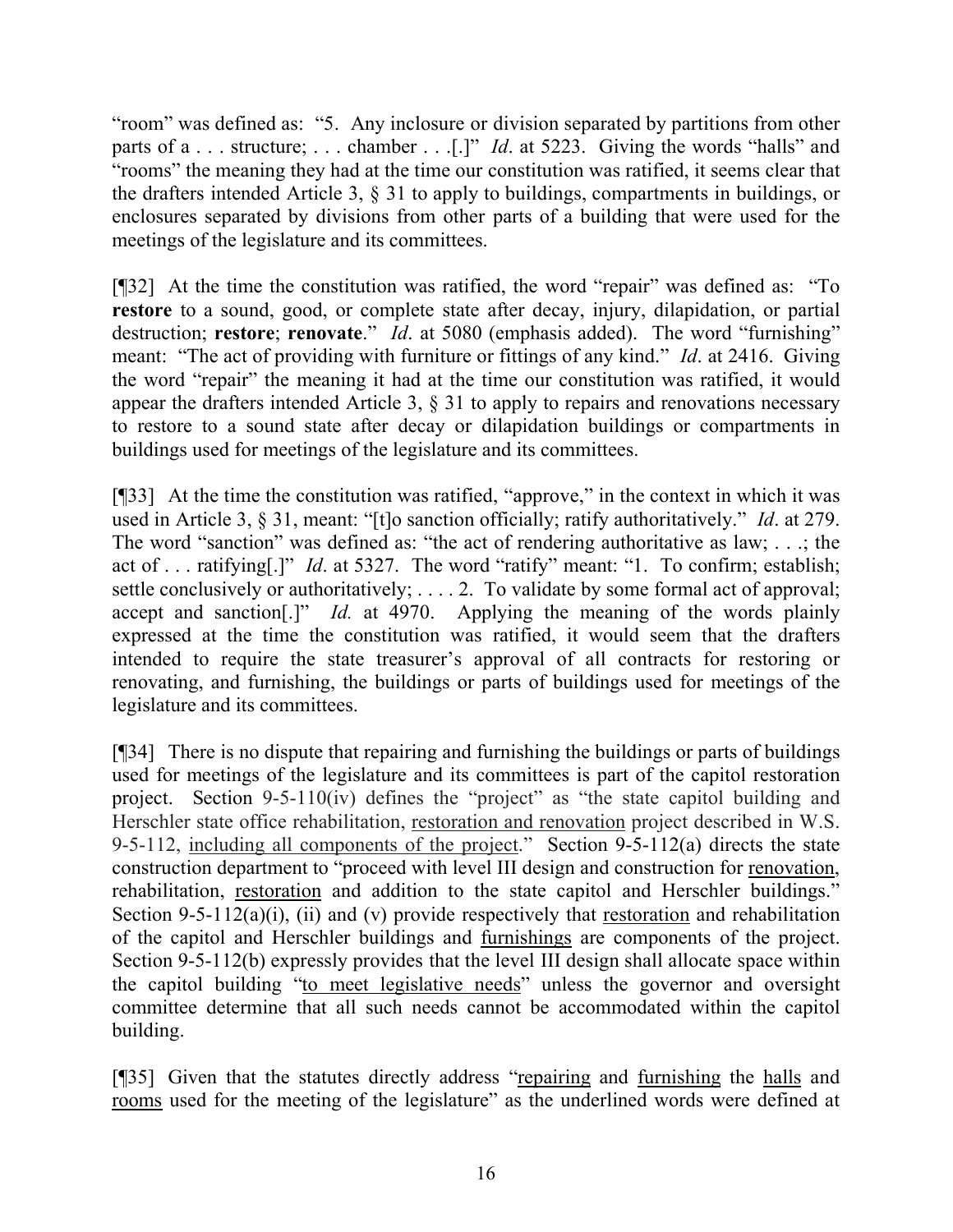the time the constitution was ratified, any contracts for those repairs and furnishings were subject to the approval of the state treasurer pursuant to Article 3, § 31. Contrary to that provision, however, the capitol restoration statutes give others the responsibility for effectuating the project, including repairing and furnishing the halls and rooms used for meetings of the legislature.

[¶36] Borrowing language from *Powers*, ¶ 66, 318 P.3d at 322, "[u]nder any good faith and common sense reading" of the capitol restoration legislation, it appears that the treasurer's responsibility to approve contracts for the restoration of and furnishings for the legislative halls and committee rooms has been entrusted to the state construction department, oversight group, and the governor. The legislation, therefore, violates Article 3, § 31 of the constitution and is unconstitutional on its face.

[¶37] In challenging this interpretation, the State asserts that the drafters intended to limit the contract approval clause to routine repair and furnishing of the legislative halls and rooms. The State cites three rules of constitutional interpretation in support of its assertion. First, the State references the rule that constitutional provisions limiting legislative power are to be strictly interpreted. The State contends that Article 3, § 31 limits legislative power; therefore, it must be strictly interpreted.

[¶38] The text of our state constitution suggests "that the delegates were determined to limit legislative power and to protect against corruption." Robert B. Keiter, *The Wyoming State Constitution* 11 ( $2^{nd}$  ed. 2017). "Article 2 of the constitution explicitly recognizes the principle of separation of powers by dividing state government into separate legislative, executive, and judicial departments" and there are thirty-seven separate instances where the framers sought to protect against corruption or constrain legislative power by prohibiting the legislature from certain actions. *Id*. Additionally, in contrast to the fifty sections in Article 3 defining the legislature's power, Article 4, which addresses executive power, consists of only fifteen sections. *Id*.

[¶39] In light of the general tenor of our state constitution, it seems evident that the framers did intend to constrain legislative power. One example of this intent appears in Article 3, § 31's requirement that the state treasurer approve contracts for repairing and furnishing legislative areas, thereby providing a check on the legislature's efforts to provide for itself. That the framers sought to constrain legislative power does not mean, however, that Article 3, § 31 can reasonably be read to mean "routine" repairs. This interpretation would require inserting the word "routine" into the text of Article 3, § 31. We will not read words into the provision that the drafters omitted. *See City of Casper v. Holloway*, 2015 WY 93, ¶ 20, 354 P.3d 65, 71 (Wyo. 2015) ("A basic tenet of statutory construction is that omission of words from a statute is considered to be an intentional act by the legislature, and this court will not read words into a statute when the legislature has chosen not to include them."); *Cantrell v. Sweetwater Cty. Sch. Dist. No. 2*, 2006 WY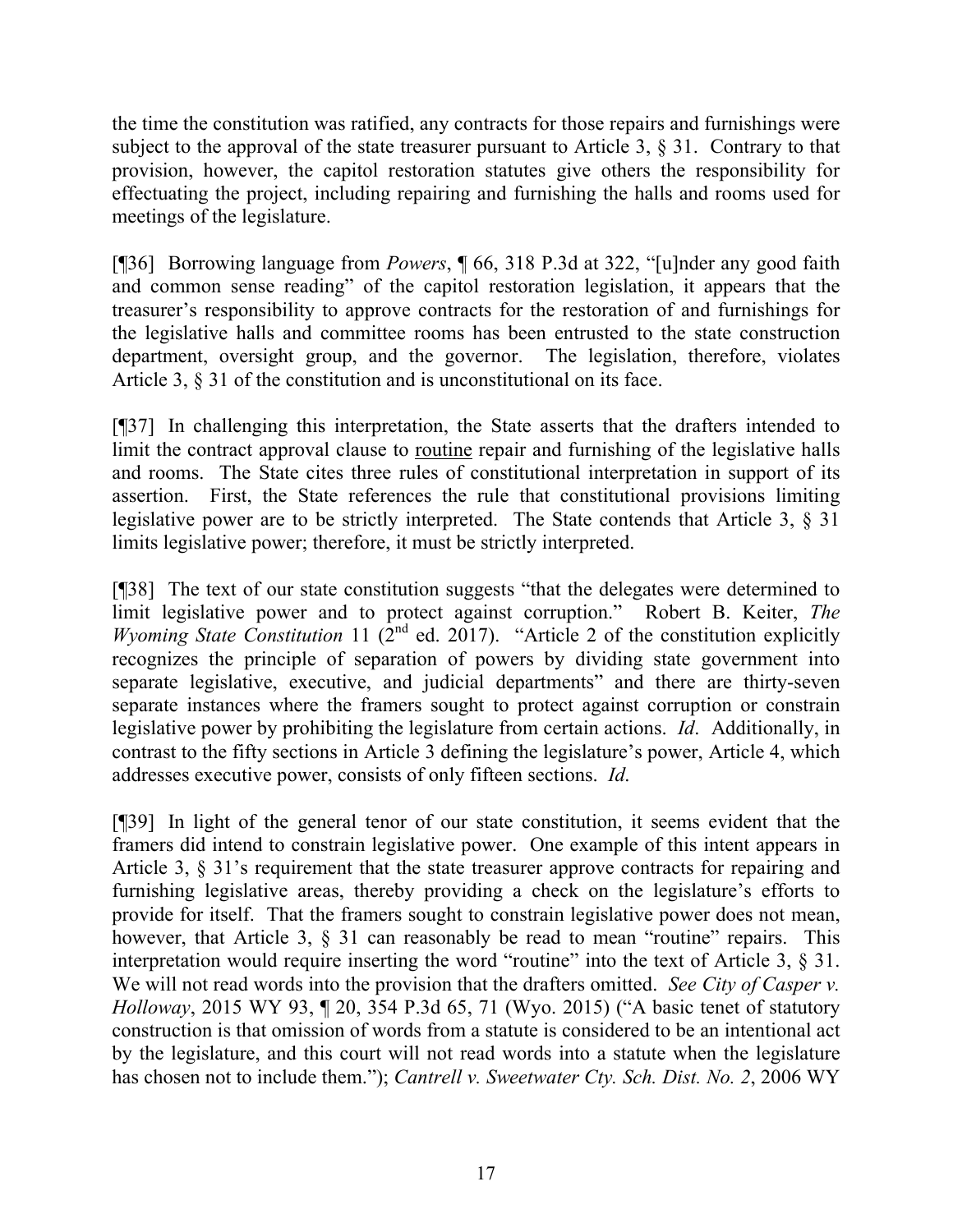57, ¶ 6, 133 P.3d 983, 985 (Wyo. 2006) ("In construing constitutional provisions, we follow the same rules that govern the construction of statutes.").

[¶40] In support of its argument that the provision should be interpreted to mean "routine" repairs, the State cites *In re Estate of Durrin's*, 61 Wyo. 1, 154 P.2d 348 (1944), and *Brown v. Clark*, 47 Wyo. 216, 34 P.2d 17 (1934). *Durrin's* involved the question of whether a statute authorizing courts to order a guardian to invest a ward's money "in any other manner most to the interest of all concerned" violated Article 3, § 38 of the Wyoming Constitution. *Durrin's*, 154 P.2d at 353. At that time, Article 3, § 38 provided that "[n]o act of the legislature shall authorize the investment of trust funds by executors, administrators, guardians or trustees, in the bonds or stock of any private corporation."<sup>12</sup> Reading the constitutional provision *in pari materia* with Article 5, § 10, which grants the district courts plenary power in all cases of law and equity, including probate matters, the Court said that Article 3, § 38 must be interpreted strictly so as not to impede the broad powers granted to the courts elsewhere in the constitution. *Id*. at 354- 55.

[¶41] *Durrin's*, therefore, involved the interpretation of two constitutional provisions, one restricting legislative power and another granting judicial power. It was in that context that the Court said provisions restricting legislative power are to be strictly construed. Because the provision granting judicial power gave the district courts broad authority in all cases, and the statute at issue gave effect to judicial authority in the context of trust funds, the Court concluded the statute was not unconstitutional.

[¶42] In *Brown*, the Court considered the constitutionality of legislation abolishing two of the nine Wyoming judicial districts existing at the time and transferring certain counties to other judicial districts. The legislation was challenged as a violation of Article 5, § 21, which gave the legislature the authority to increase the number of districts and judges, but said nothing about decreasing the number. Those challenging the statute argued that by giving the legislature the power to increase the number of judicial districts and judges in Article 5, § 21, the framers by implication intended to prohibit the legislature from decreasing the number.

[¶43] In that context, the Court cited the principle that constitutional restrictions on legislative power are not to be enlarged by construction beyond their terms. *Brown*, 34 P.2d at 18-19. However, the Court upheld the statute, finding that two other constitutional provisions gave the legislature clear authority not only to increase the number of districts, but to decrease the number established by preceding legislatures. The Court referenced Article 5, § 19, which provided that "[u]ntil otherwise provided by law," the state was to be divided into three judicial districts each with one district judge,

<sup>&</sup>lt;sup>12</sup> Article 3,  $\S$  38 was amended in 1965 to allow the legislature to authorize the investment of trust funds by executors, administrators, guardians or trustees in the bonds or stocks of private corporations.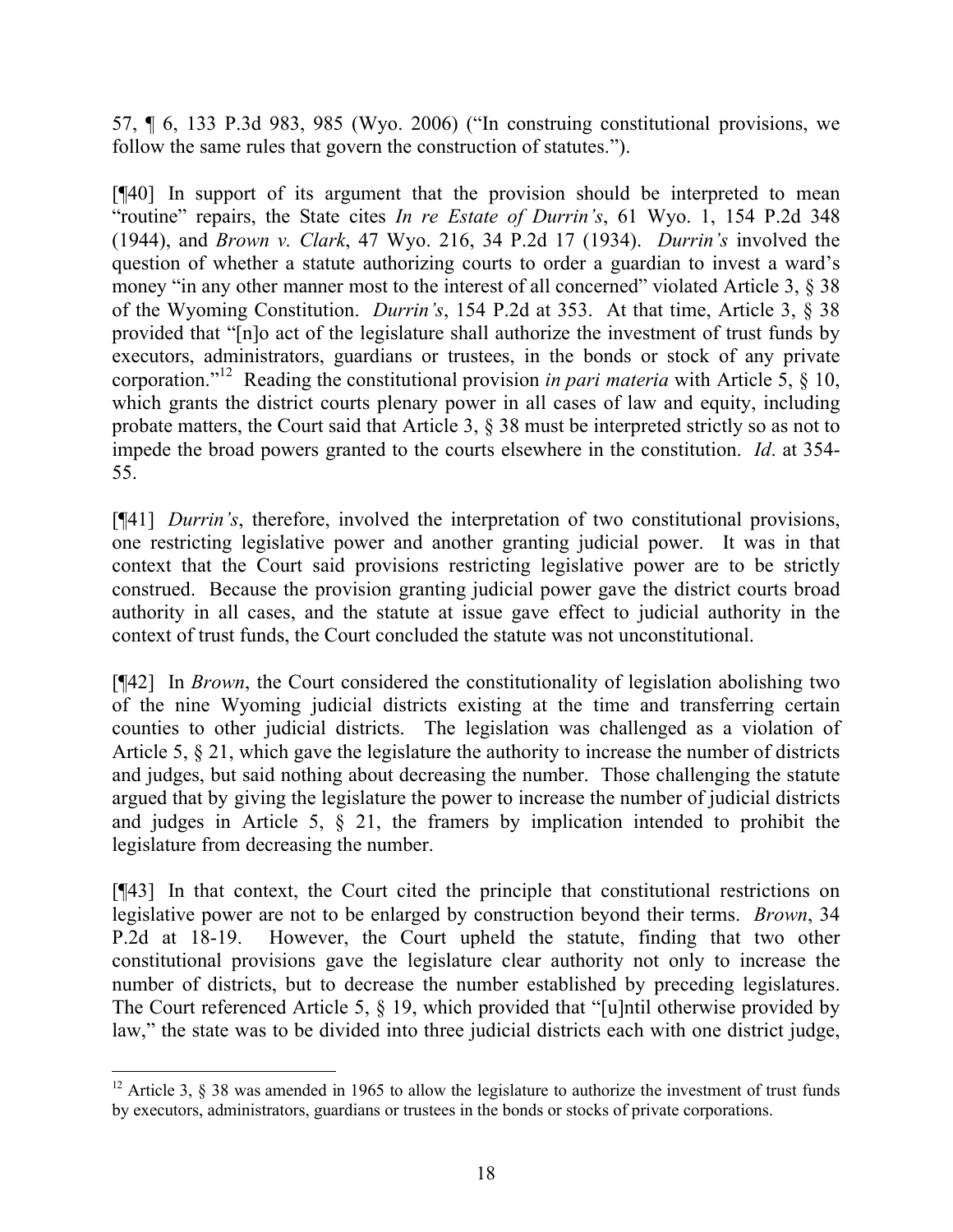and Article 5, § 20, which specified what counties were within each district "[u]ntil otherwise provided by law." Read *in pari materia* with these provisions, which clearly authorized legislative action, the Court concluded that Article 5, § 21 could not be interpreted to mean that the framers intended to prohibit the legislature from decreasing the number of judicial districts or judges.<sup>13</sup> *Brown*, 34 P.2d at 20-21.

[¶44] In both *Durrin's* and *Brown*, the Court looked to relevant constitutional provisions, and based upon those provisions, found the challenged legislation constitutional. In reaching that result, the Court interpreted constitutional provisions expressly or arguably limiting legislative power so as not to interfere with the other constitutional provisions expressly granting broad powers, to the judiciary in *Durrin's* and to the legislature in *Brown*. The principles the Court relied on in those cases are not applicable here, where only one constitutional provision which expressly grants power to the state treasurer is at issue. This is not a case of interpreting one constitutional provision expressly, or arguably limiting legislative power in light of other constitutional provisions granting broad powers to the legislature or another branch of government. Article 3, § 31 grants the treasurer the power to approve contracts for repairing and furnishing the legislative halls and rooms, and we will not interpret it otherwise.

[¶45] The State next cites *Ross v Trustees of University of Wyoming*, 34 Wyo. 464, 228 P. 642, 646 (1924), for the principle that provisions in the Wyoming Constitution should be given a common sense and practical interpretation. According to the State, Article 3, § 31 must be interpreted to mean "routine" repairs, not the complete renovation of the capitol and Herschler buildings that is the subject of the legislation at issue. As we concluded in ¶¶31-33 above, when the words plainly expressed in Article 3, § 31 are given the meaning they had at the time our constitution was ratified, it is clear the drafters intended to require the state treasurer's approval of all contracts for restoring or

This court has frequently been confronted with the necessity of limiting the operation of a statute to avoid a conflict with the Constitution. It is not at all uncommon for the court by construction so to limit a statute as to make it operative on only those persons, things, or situations to which it may apply without violating the superior law.

 $\overline{a}$ <sup>13</sup> In *Brown*, 34 P.2d at 21, the Court also said:

<sup>(</sup>Citations omitted.) However, the Court made those statements in the context of postponing the effective date of the statute by seven days rather than declaring it void. *See also Salt Creek Transp. Co. v. Wyo. Public Serv. Comm'n*, 37 Wyo. 488, 263 P. 621 (1928), in which the Court upheld a statute regulating transportation companies in the face of a constitutional challenge. Concluding that it was manifest that the legislature intended the statute to apply to common and not private carriers, the Court limited the operation of the statute to common carriers. *Id.* at 623. Unlike the provision at issue in *Salt Creek*, it is not manifest in the capitol restoration statutes that the legislature intended the treasurer to approve contracts for the capitol restoration project. To the contrary, the plain language of the legislation indicates that the legislature intended the oversight group, the governor, and the state construction department to make decisions necessary to effectuate the capitol restoration project.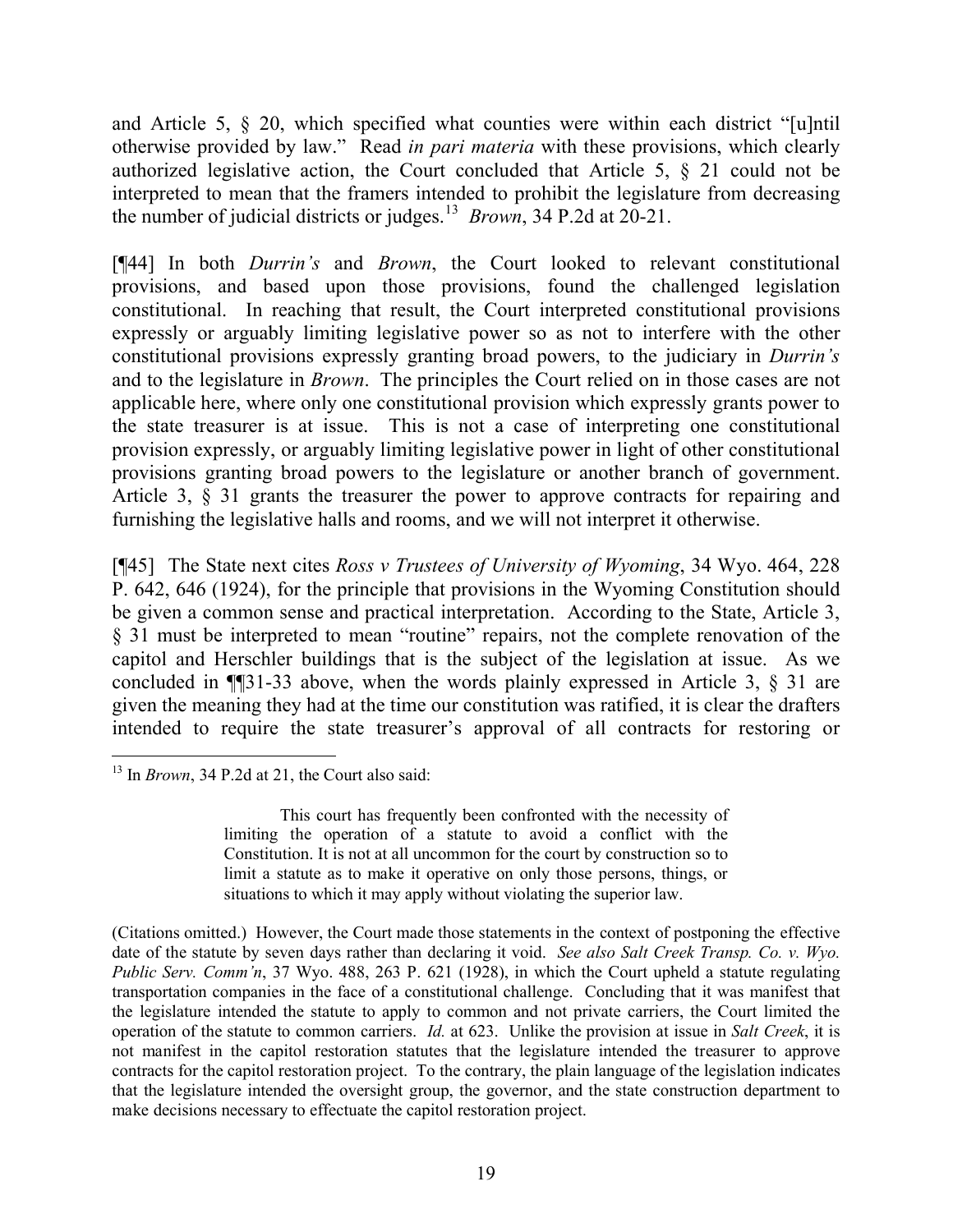renovating and furnishing the buildings or parts of buildings used for meetings of the legislature and its committees. Consistent with the principle espoused in *Ross*, this is a common sense and practical interpretation of Article 3, § 31. The State's efforts to restrict the meaning of the words "repairing" and "furnishing" to "routine" repairs and furnishing ignores the plain meaning of the words expressed at the time the drafters ratified the constitution. It also requires inserting a word into the provision that the drafter omitted, which we are not at liberty to do. *Holloway*, ¶ 20, 354 P.3d at 71.

[¶46] The State next argues that applying the doctrine of *noscitur a sociis*, the repairing and furnishing clause of Article 3, § 31 must be interpreted in light of the earlier clauses in the provision. Pointing to the introductory clauses, which refer to "stationery, printing, paper, fuel and lights," and "printing and binding of the laws, journals and department reports," the State argues that these items are goods and services purchased on a routine basis and, therefore, the repairing and furnishing clause should be interpreted to mean routine repairs and furnishings. As we have said, the word "routine" does not appear in Article 3, § 31, and we will not read the word into the provision.

[¶47] Additionally, there are three separate clauses in the first sentence of Article 3, § 31. The first clause refers to items used in the legislature "and other departments;" the second refers to printing and binding of laws, journals and "department" reports; and the third refers to halls and rooms used by the legislature and its committees. The third clause does not reference "other departments." It is, therefore, distinct from the two prior clauses because it applies only to the legislature and its committees.

[¶48] Finally, the doctrine of "*noscitur a sociis* counsels 'that general and specific words are associated with and take color from each other, restricting general words to a sense analogous to the less general.'" *Yager v. State*, 2015 WY 139, ¶ 23, 362 P.3d 777, 784 (Wyo. 2015) (quoting *Sponsel v. Park Cty.*, 2006 WY 6, ¶ 16, 126 P.3d 105, 110 (Wyo. 2006) (citing Black's Law Dictionary 1087 (8th ed. 2004)). The doctrine is applied only to discover the meaning of ambiguous terms. *Id*. (citing *United States v. Stevens*, 559 U.S. 460, 474, 130 S.Ct. 1577, 1588, 176 L.Ed.2d 435 (2010) ("As that canon recognizes, an ambiguous term may be given more precise content by the neighboring words with which it is associated.")). We have concluded that Article 3,  $\S$  31 is not ambiguous. Therefore, we will not apply the doctrine of *noscitur a sociis*.

[¶49] The State argues at some length that the capitol restoration legislation, and the contracts arising from it, cannot reasonably be interpreted as falling within what it characterizes as the narrow purview of Article 3, § 31. This is simply another attempt to limit the meaning of the word "repair" to mean "routine" repairs and to exclude the largescale capitol restoration project currently underway. The argument ignores the meaning of the words "repair," "furnishing," "halls," and "rooms" at the time the drafters used them. Applying the meaning of the words at the time the constitution was ratified, it is clear the drafters intended the state treasurer to approve all contracts for the restoration,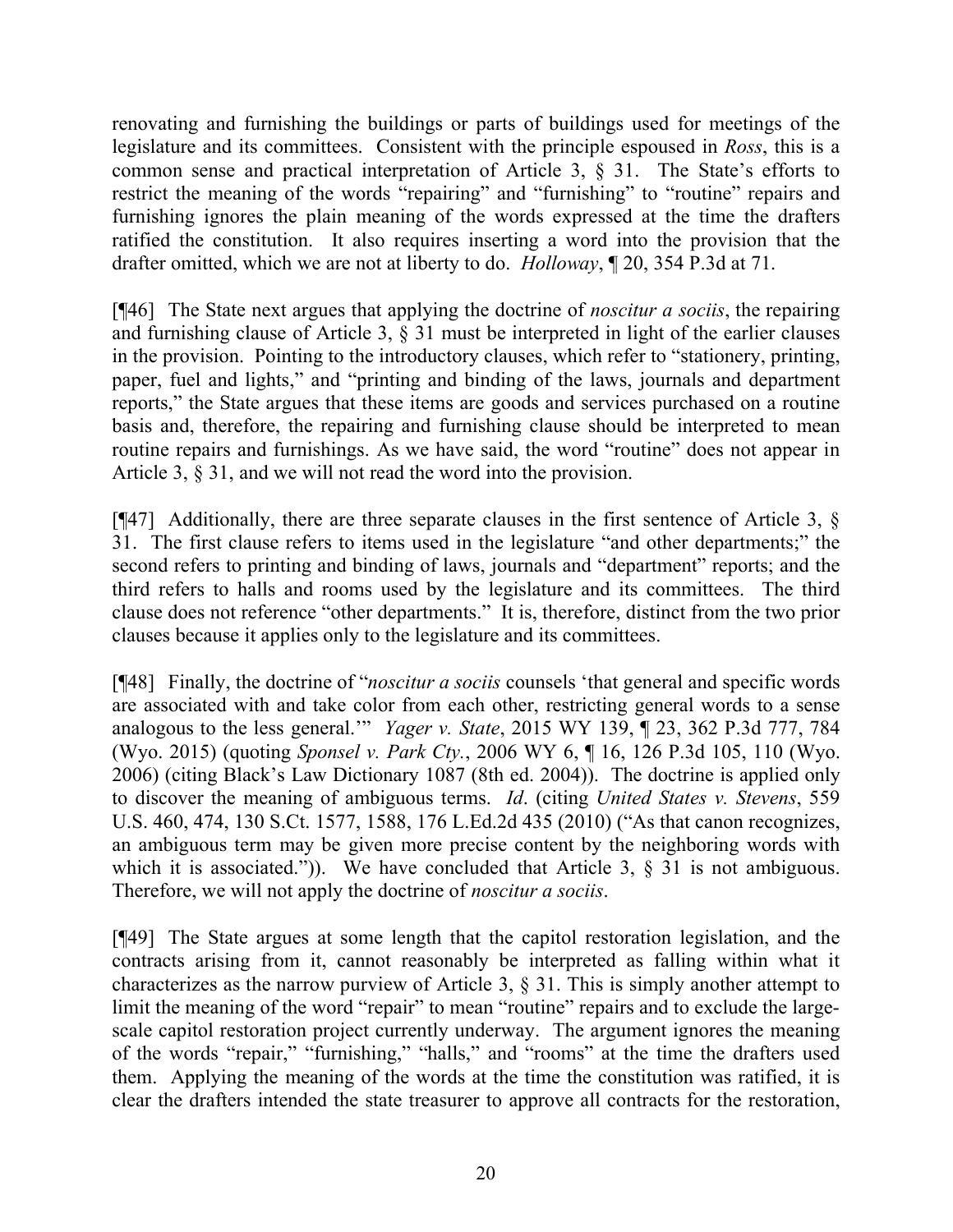renovation, and furnishings of buildings, or enclosures within buildings, used for meetings of the legislature and its committees. The current capitol restoration project involves renovation and furnishing of buildings and portions of buildings used by the legislature and its committees, and therefore, the treasurer's approval of at least some of the work contemplated by the statute was required.

[¶50] The State contends that interpreting the capitol restoration legislation as allowing the project to go forward without the treasurer's approval runs afoul of the principle that this Court should never interpret a statute as unconstitutional when it can, in any possible way, be reconciled with the constitution, citing *Hanson v. Town of Greybull*, 63 Wyo. 467, 183 P.2d 393, 401 (1947). The State also references the principle that we will not presume the legislature intended to enact a law in violation of the constitution. *Id*. at 397. In *Hanson*, the challenged legislation authorized cities and towns to borrow money and issue bonds for airport purposes "in any amount not exceeding at any one time, four per cent" of the assessed value of the city or town. *Id*. at 394. The challengers asserted that the statute violated Article 16, § 5 of the state constitution, which prohibited cities and towns from creating indebtedness exceeding two percent of the assessed value of the taxable property in the city or town. Applying the principles of statutory interpretation referenced above, the Court concluded:

> It is, we think, clear that . . . the legislature . . . intended to authorize cities or towns to increase their bonded indebtedness beyond the limitation of 1 per centum of the assessed valuation of such city or town as permitted by [statute]. Through some oversight, the lawmaking body fixed that increase at a figure which runs counter to the mandatory requirements of [Article 16, § 5] of the Wyoming Constitution. Reading the controlling constitutional limitation clause in conjunction with the . . . statute, and under the authorities above reviewed, but one conclusion would appear possible, viz., that [the challenged statute] . . . authorized the bonded indebtedness for airport purposes only to the extent of two (2%) per centum of the town's assessed valuation.

*Id.* at 401-02. Thus, in *Hanson*, the Court reconciled the statute with the constitution by bringing the statute into conformity with the constitution. The Court in *Hanson* did not add words to the constitutional provision so as to validate the statute as the State asks us to do here.

[¶51] More importantly, while the Court "has the duty to give great deference to legislative pronouncements and to uphold constitutionality when possible, it is the court's equally imperative duty to declare a legislative enactment invalid if its transgresses the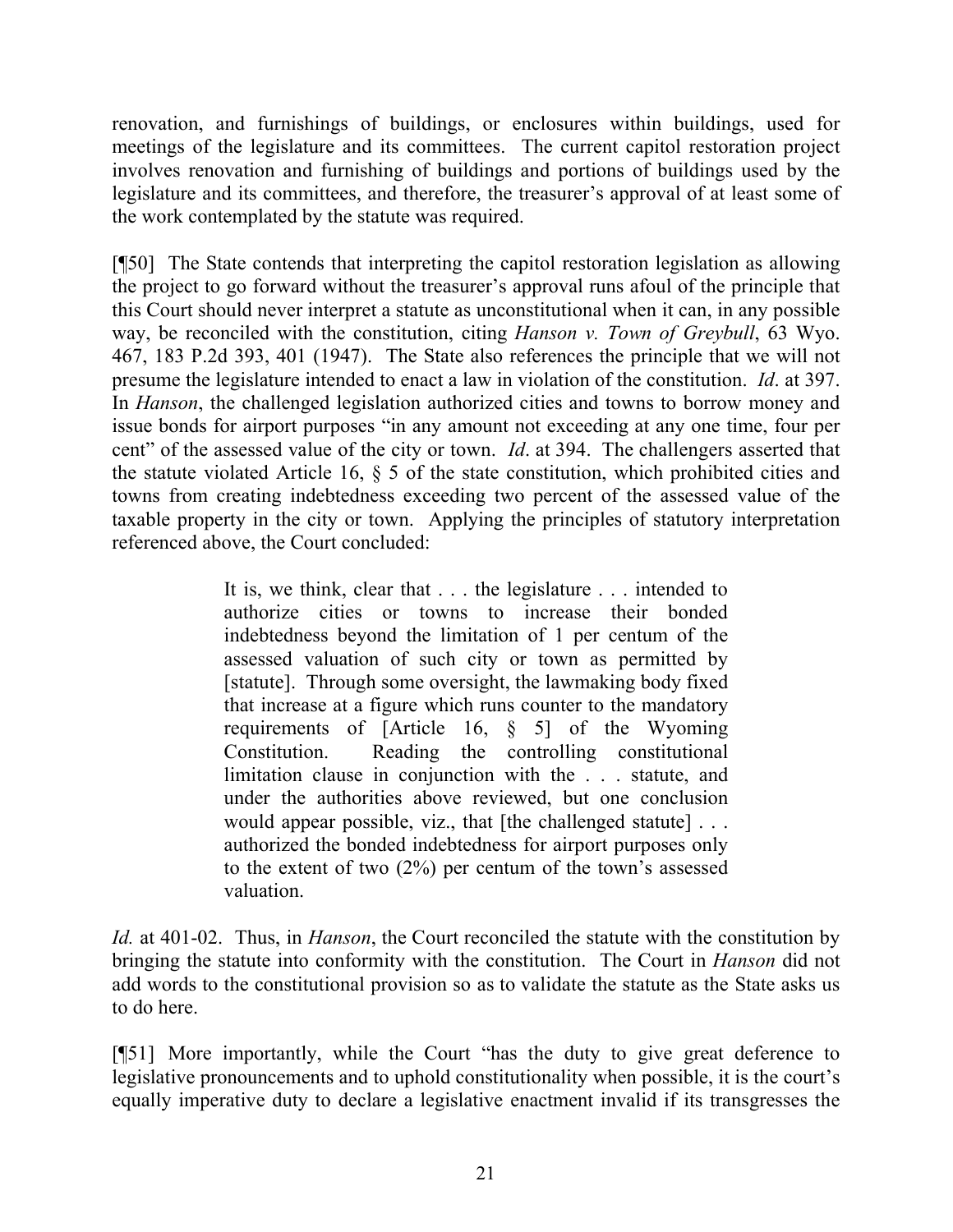state constitution." *Powers*, ¶ 7, 318 P.3d at 303; *see also Witzenberger*, 575 P.2d at 1114. Article 3, § 31 requires the treasurer's approval of contracts such as some of those involved in the capitol restoration project. The capitol restoration legislation entrusts that responsibility to others. The legislation, therefore, facially transgresses the constitution, and it is our duty to declare it invalid.

[¶52] In their briefs and arguments to this Court, the parties spent considerable time addressing the attorney general's 2016 opinion, which concluded that Article 3, § 31 did not require the treasurer's approval of capitol restoration project contracts. Wyo. Atty Gen. Op. 2016-001, 2016 WL 870371. This Court has said that "opinions of the attorney general are entitled to weight, particularly when those opinions have been weathered by the passage of time." *Seyfang v. Bd. of Trustees of Washakie Cty. Sch. Dist. No. 1*, 563 P.2d 1376, 1382 (Wyo. 1997) (citing *Sch. Dists. Nos. 2, 3, 6, 9 and 10, Campbell Cty. v. Cook*, 424 P.2d 751, 756 (Wyo. 1967)). This Court has also said that attorney general opinions are worthy of careful consideration when, in response, the legislature does not act to change a statute over a long period of time. *Id*. These principles have little application here when the 2016 attorney general opinion has not weathered the passage of time and, within a year of its issuance, the legislature amended the statutes to include a role for the treasurer. More importantly, when this Court finds cogent reasons for disagreement with an attorney general opinion, we are duty bound to say so. *Id*. For the reasons set forth in the foregoing paragraphs of this opinion, we disagree with the attorney general's 2016 opinion.<sup>14</sup>

[¶53] We are not alone in concluding that plain language such as that used in Article 3, § 31 of our state constitution requires the state treasurer's approval. In *State ex rel. State Publishing Co. v Hogan*, 56 P. 818 (Mont. 1899), a publishing company claimed that it had entered into a contract with the state board of examiners to publish state laws and resolutions. When the secretary of state declined to deliver the items for publication, the publisher sought an order requiring him to deliver them. Citing Article 5, § 30 of the Montana Constitution, a provision containing language nearly identical to that found in Article 3, § 31 of the Wyoming Constitution, the Montana Supreme Court held:

> It being indispensable that the agreement of the board shall be approved by the governor and treasurer, before there can be a valid contract, mere allegations that the board of examiners received bids, and made a contract with [the publisher] . . . are wholly insufficient[.] The approval of the governor and treasurer is by way of a check upon possible extravagancies

 $\overline{a}$ 

<sup>&</sup>lt;sup>14</sup> Gordon argued that the 2016 attorney general's office opinion ignored a 1936 opinion in which the attorney general concluded that treasurer approval of contracts under Article 3, § 31 was mandatory and, absent the treasurer's approval, any such contract was invalid. Wyo. Atty Gen. Op. (April 10, 1936). Although the 1936 opinion warrants consideration in the present case, it specifically addressed the first clause of Article 3, § 31; it did not address the meaning of the "repairing and furnishing" clause.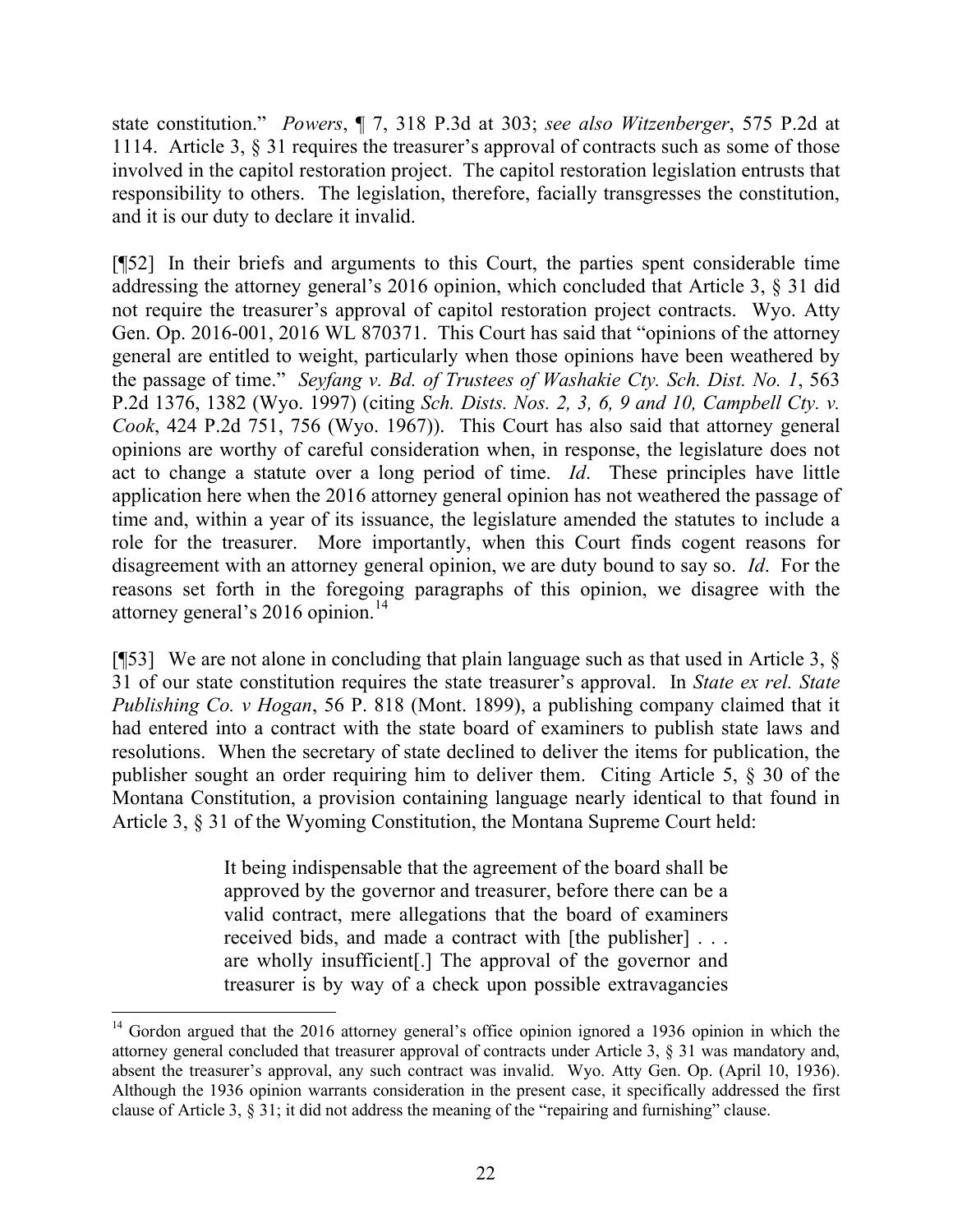of the board of examiners. Call it a power like the veto power of a governor . . . or one of annihilation . . . ; it nevertheless exists as a portion of the constitution, in clear and unambiguous language, -- so plain that but the one construction can possibly obtain.

*Id*. at 820. Like the approval required in *Hogan*, the treasurer's approval of contracts for repairing and furnishing areas used by the legislature operates as a check on legislative power, exists by virtue of the constitution, and can only be interpreted to mean that the treasurer's approval is required.

# **2. Constitutionality of Capitol Restoration Legislation on its Face in light of Article 2, § 1**

[¶54] Gordon also asserted the capitol restoration legislation violated the separation of powers provision of the Wyoming Constitution, which provides:

# **§ 1. Powers of government divided into three departments.**

The powers of the government of this state are divided into three distinct departments: The legislative, executive and judicial, and no person or collection of persons charged with the exercise of powers properly belonging to one of these departments shall exercise any powers properly belonging to either of the others, except as in this constitution expressly directed or permitted.

Wyo. Const. Art. 2, §1.

[¶55] "Declaring the validity of statutes in relation to the constitution is a power vested in the courts as one of the checks and balances contemplated by the division of government into three departments[,] legislative, executive and judicial." *Washakie Cty. Sch. Dist. No. One v. Herschler*, 606 P.2d 310, 318 (Wyo. 1980) (citing Article 2, § 1 of the Wyoming Constitution and *Marbury v. Madison,* 1803, 5 U.S. (1 Cranch) 137, 2 L.Ed. 60). The judiciary will not encroach into the legislative field of policy making; however, as the final authority on constitutional questions, the judiciary has the constitutional duty to declare unconstitutional that which transgresses the state constitution. *State v. Campbell Cty. Sch. Dist*., 2001 WY 19, ¶ 55, 19 P.3d 518, 540 (Wyo. 2001) (citing *Rose v. Council for Better Educ. Inc*., 790 S.W.2d 186, 209 (Ky. 1989) ("The judiciary has the ultimate power, and the duty, to apply, interpret, define, construe all words, phrases, sentences and sections of the . . . . constitution . . . . It is solely the function of the judiciary to do so . . ., even when such action serves as a check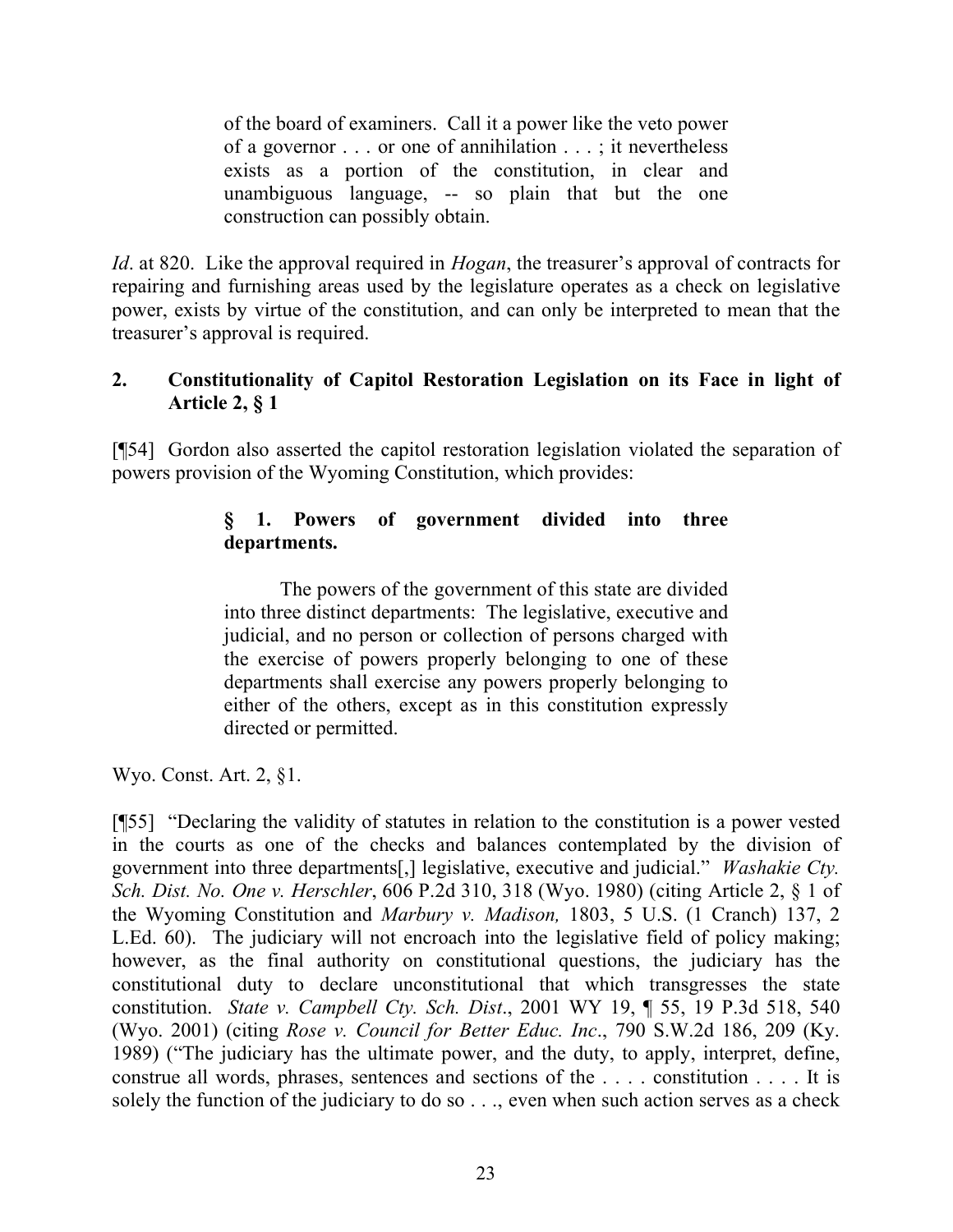on the activities of another branch of government.")). Laws may be enacted that do not interfere with the constitutional or inherent authority of the executive branch; however, statutes that interfere with that authority are unconstitutional. *Powers*, ¶ 20, 318 P.3d at 307.

[¶56] As we said in *Powers*, ¶ 57, 318 P.3d at 319-20, there is a difference between legislation assigning powers and duties to a member of the executive branch, and legislation removing powers and duties. As was the case with the superintendent of public instruction's power of general supervision of the public schools at issue in *Powers*, the treasurer's authority and responsibility to approve contracts for the repair and furnishing of areas used by the legislature and its committees is constitutional in origin. "Statutes consistent with that authority merely give effect to the Constitution." *Id*. If the treasurer's authority were only statutory, the legislature would be able to eliminate all powers and duties it assigned to the treasurer. Because the treasurer's authority to approve contracts for the repair and furnishing of legislative halls and rooms is not statutory, but a power entrusted to the office by Article 3, § 31, the legislature has no authority to transfer it to others. *Id.* There is simply no question "that the express grant of power to a constitutionally created office cannot be abrogated legislatively" unless the constitution expressly authorizes such action. *Id.*, ¶ 33, 318 P.3d at 313.

[¶57] Article 2, § 1 prohibits any person or collection of persons charged with exercising the powers belonging to one of the three branches from exercising powers properly belonging to another branch, except as the constitution expressly directs or permits. Article 3, § 31 expressly requires the treasurer's approval of contracts for repairing and furnishing areas used by the legislature. The capitol restoration legislation assigns all aspects of the project to the governor and other officials and groups created by the legislature. It, therefore, usurps the treasurer's authority under Article 3, § 31 and violates the separation of powers provision of the Wyoming Constitution.

# **3. Severability**

[¶58] We must now address whether the provisions of the statute which eliminate the treasurer's approval are severable. At least one scholar argues that if an act has any constitutional applications, a court can construe them as a separate constitutional act. Michael C. Dorf*, Facial Challenges to State and Federal Statutes*, 46 Stan. L. Rev. 235, 250 (1994).

[¶59] In this case, we review a Wyoming statute and a provision of the Wyoming Constitution. The Wyoming legislature has directed us to attempt to salvage such portions of otherwise unconstitutional legislation it enacts as we can:

> If any provision of any act enacted by the Wyoming legislature or its application to any person or circumstance is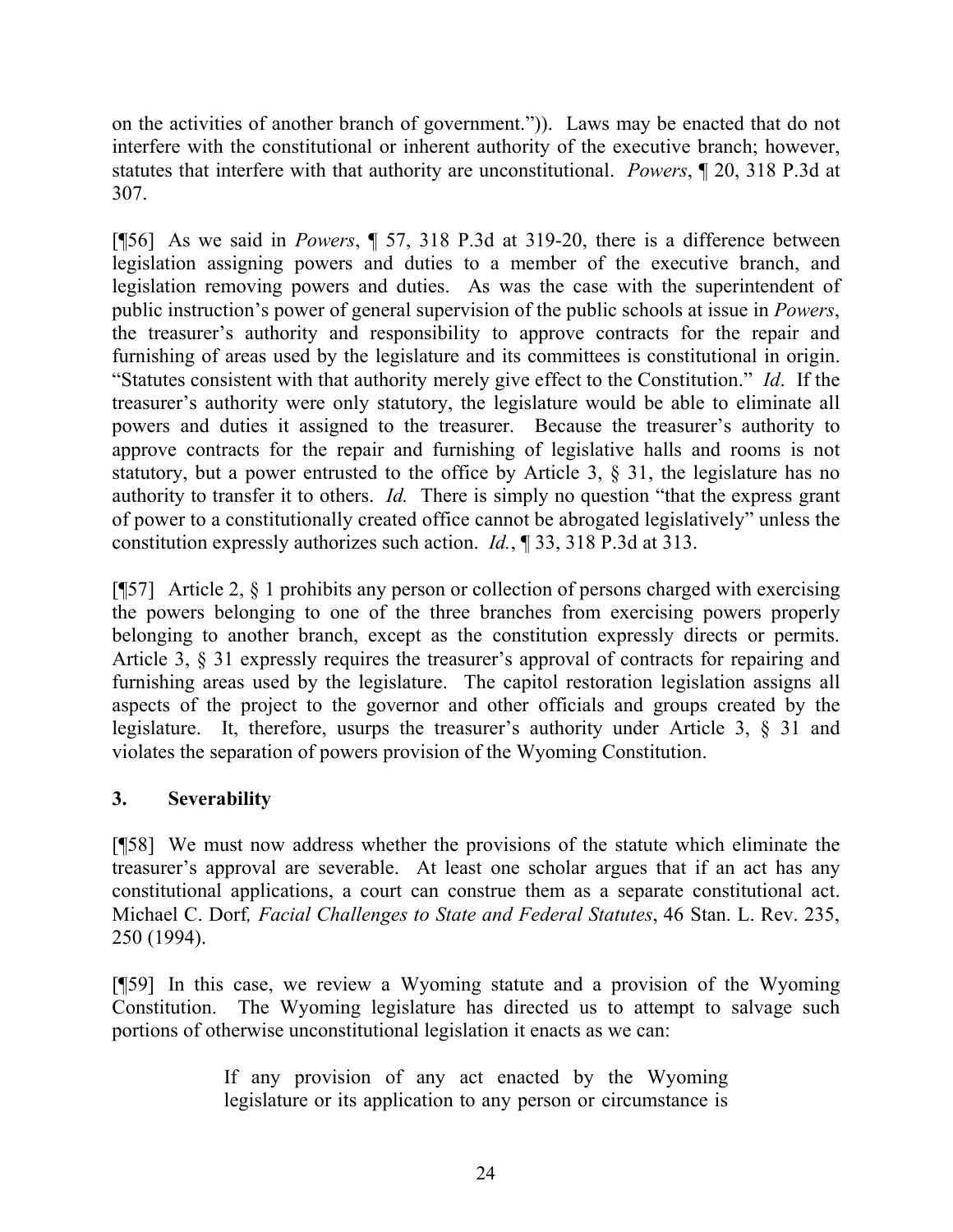held invalid, the invalidity does not affect other provisions or applications of the act which can be given effect without the invalid provision or application, and to this end the provisions of any such act are severable[.]

Wyo. Stat. Ann. § 8-1-103(a)(vii) (LexisNexis 2017).<sup>15</sup>

[¶60] Fortunately, it is not difficult to conclude that the provisions of the statute affecting the treasurer's constitutional authority are severable. An overview of the project shows that it involves much more than the "halls and rooms of the legislature." To mention a few:

- There are major life safety issues at the capitol, including a lack of smoke alarms, smoke evacuation systems, and fire suppression systems. The building is not ADA compliant.
- The heating, ventilation, and air conditioning systems are outdated and need to be replaced, as is also true of the elevators, which will not accommodate a gurney to remove an unconscious or injured employee, visitor, or official. The entire capitol building electrical system is obsolete, hazardous and in need of replacement.
- There are insufficient and inadequate restrooms without adequate ADA accessibility.
- The office space for the executive branch officials is fragmented and separates those who need to interact frequently.
- There are exterior problems, including cracks in the rotunda, dents, tears and punctures in metal surfaces across the exterior of the dome, and water infiltration, which in turn has led to moisture damage.
- Because the executive and legislative branch have had to vacate the capitol and the Hershler building, alternative space for them has had to be purchased or rented.
- Meeting rooms will be used by the executive branch when the legislature is not in session or holding hearings in them.

[¶61] The breadth of the project means that our conclusion that the capitol restoration legislation violates Article 2, § 1 and Article 3, § 31 of the Wyoming Constitution does not mean that treasurer approval was or will be required for all work on the project. Because Article 3, § 31 is limited to contracts for repairing and furnishing only certain legislative areas, the treasurer's approval is not needed for restoring areas used by the governor or other elected officials.

[¶62] We remand the case so that the parties and the district court can wrestle with the appropriate scope of the treasurer's approval power. Although, as we have held, portions of the legislation are facially invalid in light of the treasurer's narrow constitutional check

l  $15$  For purposes of this opinion, we take this legislation at face value and apply it.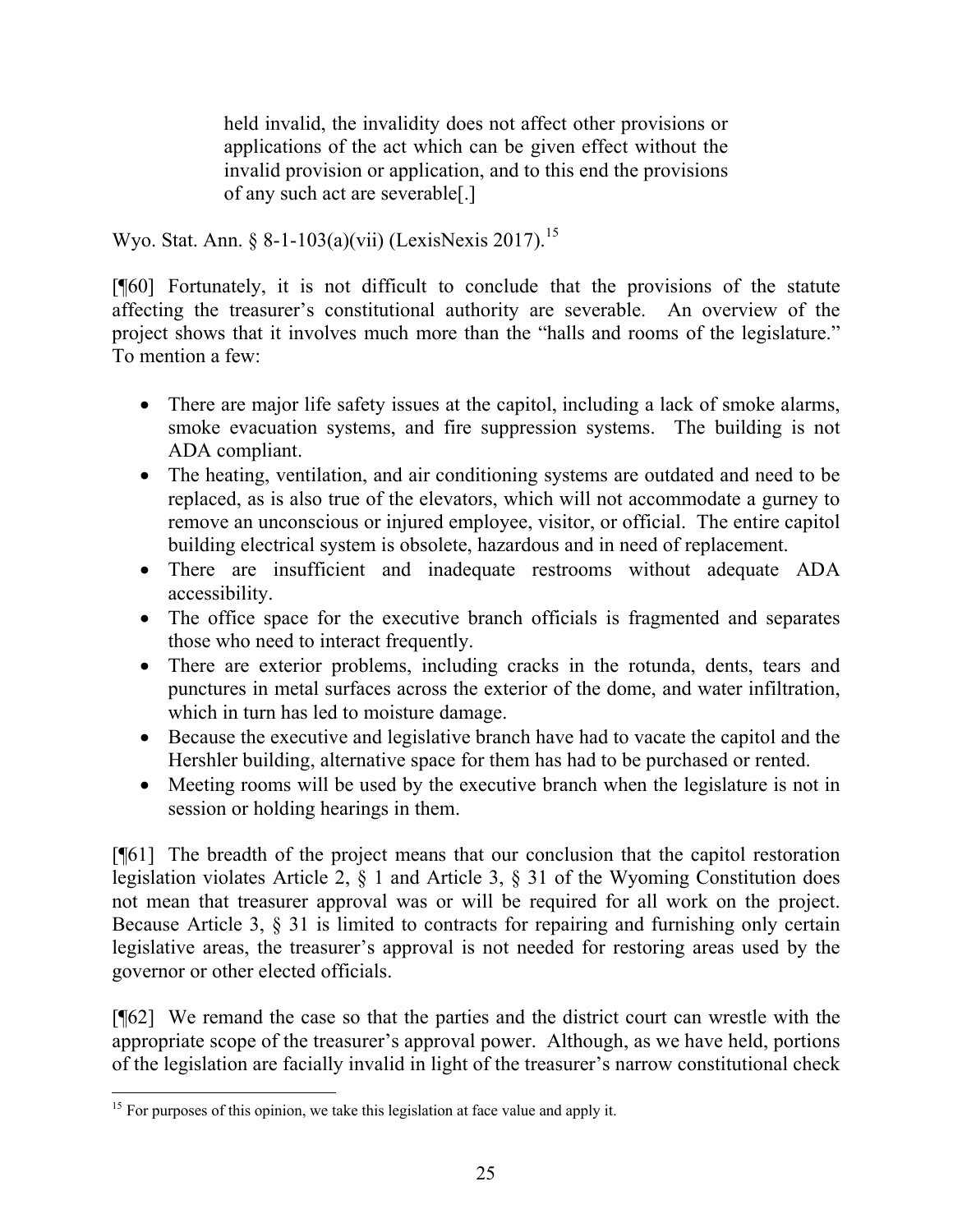on the legislature's ability to spend on its own halls and rooms, there is still a role for fact-finding with regard to the scope of that narrow power in relation to the work contemplated by the legislation.

### **CONCLUSION**

[¶63] We recognize the breathtaking magnitude of the capitol restoration project, and the incredible burden its necessity has placed on the legislature and the executive branch, as well as the people of this state. The legislation we review in this opinion appears to be an honest effort to render that Herculean endeavor possible. Requiring the treasurer's approval for certain aspects of the project adds a layer of complication which would in all likelihood be unheard of in private projects of similar magnitude. However, as the United States Supreme Court observed with regard to choices made by the Founders in the United States Constitution:

> The choices we discern as having been made in the Constitutional Convention impose burdens on governmental processes that often seem clumsy, inefficient, even unworkable, but those hard choices were consciously made by men who had lived under a form of government that permitted arbitrary governmental acts to go unchecked. There is no support in the Constitution or decisions of this Court for the proposition that the cumbersomeness and delays often encountered in complying with explicit Constitutional standards may be avoided, either by the Congress or by the President. With all the obvious flaws of delay, untidiness, and potential for abuse, we have not yet found a better way to preserve freedom than by making the exercise of power subject to the carefully crafted restraints spelled out in the **Constitution**

*I.N.S. v. Chadha*, 462 U.S. 919, 958, 103 S.Ct. 2764, 2788, 77 L.Ed.2d 317 (1983) (Burger, C.J.) (internal citations omitted).

[¶64] The lengths to which the framers of the Wyoming Constitution went to establish a check on the legislature's ability to spend money on its own facilities may seem extreme today, and perhaps many will think that kind of a limitation would be better entrusted to the electorate in its choice of representatives. However, that hard choice was made long ago by those empowered to do so, and we cannot ignore it.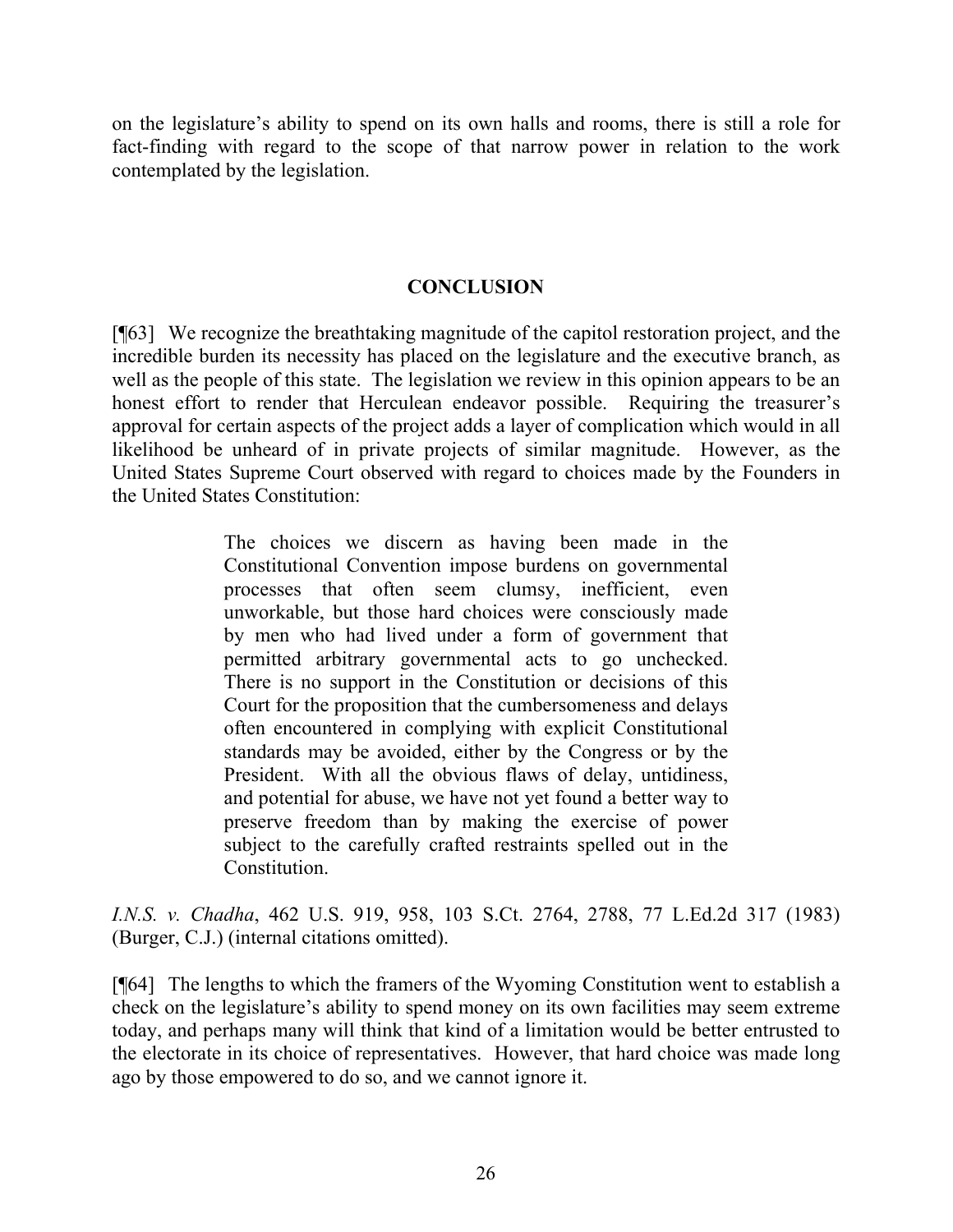[¶65] The capitol restoration legislation on its face violates Article 3, § 31 and Article 2, § 1 of the Wyoming Constitution because it impermissibly transfers the state treasurer's constitutional authority to approve contracts for "repairing and furnishing the halls and rooms used for the meeting of the legislature and its committees" to others. We reverse the district court's order and remand for further proceedings consistent with this decision.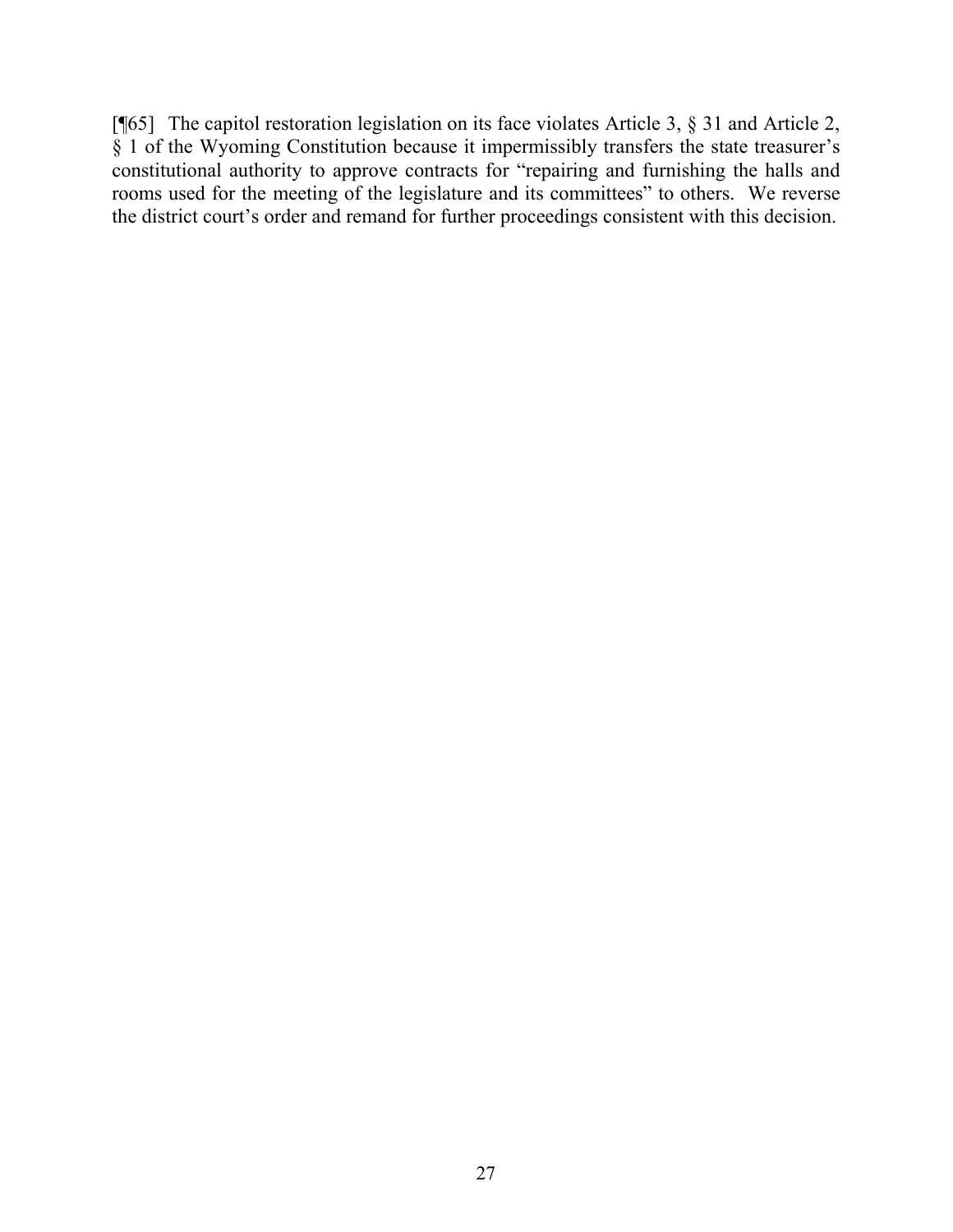#### **BURKE, Chief Justice**, dissenting.

 $\overline{a}$ 

[¶66] I respectfully dissent. Our precedent establishes a very high bar that must be cleared to sustain a facial challenge to the constitutionality of a statute. The majority has failed to hold Appellant to that high standard and Appellant has not satisfied it. I would affirm the decision of the district court denying Appellant's constitutional challenge.

[¶67] I agree that Article 3, Section 31 of the Wyoming Constitution requires that the treasurer be provided the opportunity to approve contracts pertaining to the repairing and furnishing of the halls and rooms used for the meeting of the legislature and that some of the contracts executed in furtherance of the capitol restoration project may fit within the purview of Article 3, Section 31.<sup>16</sup> I also agree that the Capitol Repair Legislation does not explicitly require the treasurer approval mandated by Article 3, Section 31. In light of the absence of such a provision, I would also concede that the majority's interpretation of the legislation is plausible. However, that is not a sufficient basis for upholding a facial challenge. Our precedent requires more. We must presume that the challenged statute is constitutional. *Dir. of the Office of State Lands & Invs. v. Merbanco, Inc.*, 2003 WY 73, ¶ 32, 70 P.3d 241, 252 (Wyo. 2003). We cannot find constitutional conflict unless the conclusion is "unavoidable" and "beyond reasonable doubt." *Id.* We must "resolve all doubts in favor of constitutionality." *Id.*

[¶68] We summed up the standard we must apply in resolving a facial challenge this way:

> Critical to the resolution of this case is the fundamental maxim followed consistently by this Court since statehood that every statute is presumed constitutional and not to be held in conflict with the constitution unless such conclusion is clear, palpable, unavoidable, and beyond reasonable doubt. *Painter v. Abels*, 998 P.2d 931 (Wyo. 2000); *Wyoming Coalition v. Wyoming Game & Fish Commission*, 875 P.2d 729 (Wyo. 1994); *Thomson v. Wyoming In-Stream Flow Committee*, 651 P.2d 778 (Wyo. 1982); *Uhls v. State ex rel.*

<sup>&</sup>lt;sup>16</sup> The full scope of that approval authority is not at issue in this appeal. The constitutional provision does not explicitly provide that the treasurer "must approve" all such contracts. It states that such contracts "shall be subject to the approval of the . . . treasurer." The State contends that the constitutional provision merely requires that the treasurer be provided the opportunity to approve or reject the pertinent contracts. The State also contends that the approval may be explicit or implied. There are also potential questions pertaining to the basis for any decision rejecting pertinent contracts. For example, does Article 3, Section 31 provide the treasurer with unfettered veto power over such contracts, or is the treasurer's approval authority restricted in some way? Does the treasurer have approval authority of all contracts that touch in any way on the repairing and furnishing of legislative halls and rooms, or is the approval authority limited to only those portions of a contract that address those aspects of the project?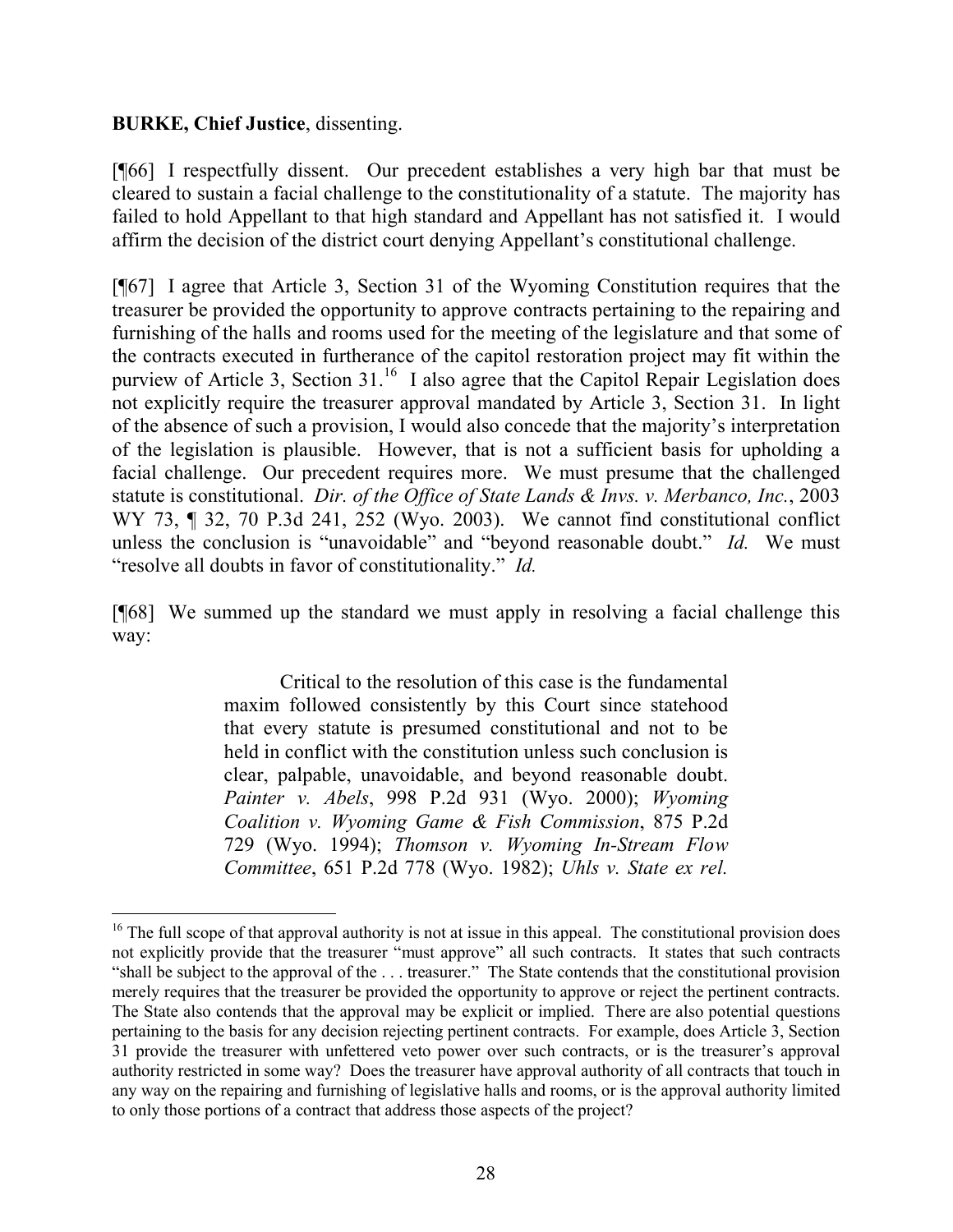*City of Cheyenne*, 429 P.2d 74 (Wyo. 1967); *Taxpayers' League of Carbon County, Wyo. v. McPherson*, 49 Wyo. 251, 54 P.2d 897 (1936); *State v. Sureties of Krohne*, 4 Wyo. 347, 34 P. 3 (1893). A person challenging the constitutionality of a statute bears a heavy burden of proving such beyond any reasonable doubt. *Board of County Commissioners v. Geringer*, 941 P.2d 742 (Wyo. 1997); *V-1 Oil Company v. State*, 934 P.2d 740 (Wyo. 1997); *NJC v. State*, 913 P.2d 435 (Wyo. 1996). In fact, we are duty bound to uphold statutes where possible and resolve all doubts in favor of constitutionality. *Campbell v. State*, 999 P.2d 649 (Wyo. 2000); *Frantz v. Campbell County Memorial Hospital*, 932 P.2d 750 (Wyo. 1997). The challengers present a facial challenge, which is "the most difficult challenge to mount successfully, since the challenger must establish that no set of circumstances exists under which the Act would be valid." *United States v. Salerno*, 481 U.S. 739, 745, 107 S.Ct. 2095, 95 L.Ed.2d 697 (1987).

*Merbanco*, ¶ 32, 70 P.3d at 252. The majority has failed to apply those standards in reaching the conclusion that the legislation is facially unconstitutional.

[¶69] The majority relies, in large measure, upon our decision in *Powers* to reach the conclusion that "[t]he legislation  $\ldots$  violates Article 3,  $\S$  31 of the constitution and is unconstitutional on its face." The reliance on *Powers* is misplaced. *Powers* is readily distinguishable and exemplifies a proper facial challenge. The statutory language at issue in *Powers* left no room for doubt.

[¶70] In *Powers*, the title of the legislation explicitly stated that it was an act "transferring specified duties from the state superintendent to the director of the state department of education." *Id*., ¶ 3, 318 P.3d at 302. The legislation transferred "nearly all of the duties that were formerly the responsibility of the Superintendent" to the newlycreated director. *Id.*, ¶ 4, 318 P.3d at 302. It explicitly substituted the "'director' for 'state superintendent' in approximately 100 places." *Id.* There is no similar "transfer" language in the title or anywhere else in the legislation that is challenged in this case.

[¶71] The 2014 legislation quoted in the majority opinion does not even mention the treasurer. The legislative "silence" is significant. Our decision in *Pisano*, 835 P.2d 1136, illustrates how statutory "silence" in challenged legislation should be construed in determining legislative intent. The majority attempts to distinguish *Pisano* but does so without applying the presumption of constitutionality mandated by our precedent.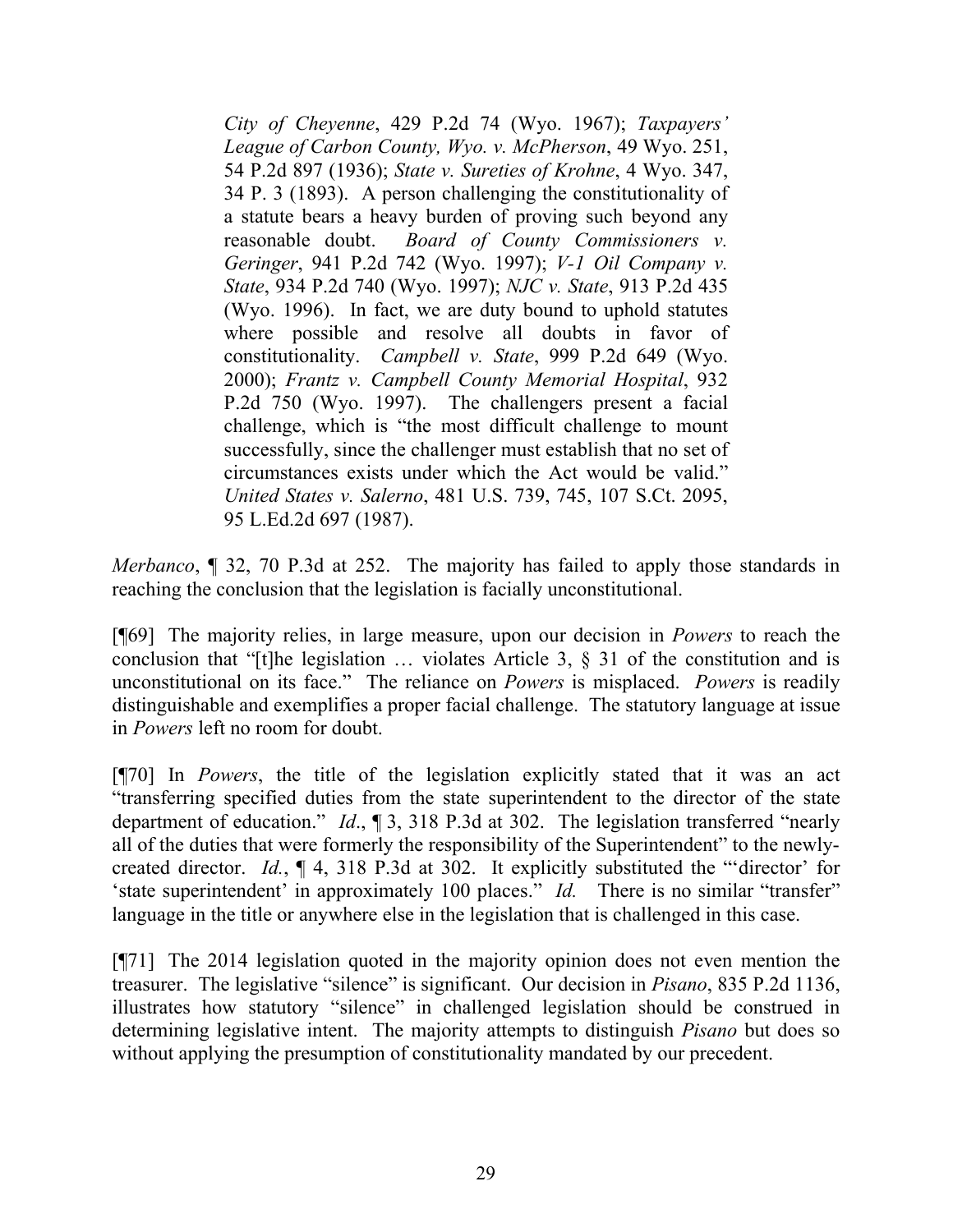[¶72] In *Pisano*, we were called upon to determine whether the legislation at issue precluded judicial review of a parole revocation decision. We began by noting that our analysis must be conducted with a "presumption of reviewability." *Id.*, 835 P.2d at 1139. "Consistent with this 'presumption of reviewability' is the concept that the right to review is not precluded unless legislative intent to preclude judicial review is clear and convincing." *Id.*

[¶73] In determining whether the "clear and convincing" standard was satisfied, we held that "where substantial doubt about legislative intent exists, the general presumption favoring judicial review of administrative action is controlling." *Id.* We also specifically addressed "statutory silence" and said,

> It naturally follows that, if we require clear evidence of legislative intent to restrict review, "'[t]he mere failure to provide specially by statute for judicial review is certainly no evidence of intent to withhold review.'" . . . Statutory silence regarding judicial review constitutes neither a persuasive reason nor a manifestation of legislative intent to prohibit review. Consequently, we do not interpret § 7-13- 402(f)'s silence on judicial review as being an indication of legislative intent to preclude review.

*Id.*, 835 P.2d at 1140. In *Pisano*, the "presumption of reviewability" drove our analysis. Similarly, in this case, the presumption of constitutionality should drive the analysis. The majority does not apply that presumption. In the absence of a specific statutory provision transferring constitutional authority from the treasurer to others, the statute should be presumed constitutional. There is no specific provision in the challenged legislation and the majority has not identified any specific provision transferring that authority.

[¶74] The majority points to the 2017 legislative amendment in an attempt to bolster its conclusion that "the exemption of the treasurer's contract approval authority from the capitol restoration legislation evidences an intent to preclude it." According to the majority, "if there were any doubt as to the legislature's intent under the original capitol improvements legislation, the 2017 amendments removed it." I disagree. The 2017 amendment had nothing to do with the treasurer's constitutional approval authority.

[¶75] In the 2017 amendment, the legislature opted to add the treasurer as a member of the capitol restoration oversight group. Wyo. Stat. Ann.  $\S$  9-5-111(a)(v). Again, eschewing any attempt to apply the presumption of constitutionality, the majority concludes, "[T]he clear impact of the amendment was to allow the treasurer a vote, but to deprive him of the right to approve repairs and furnishings to the halls and rooms of the legislature." In reaching that conclusion, the majority improperly blurs the distinction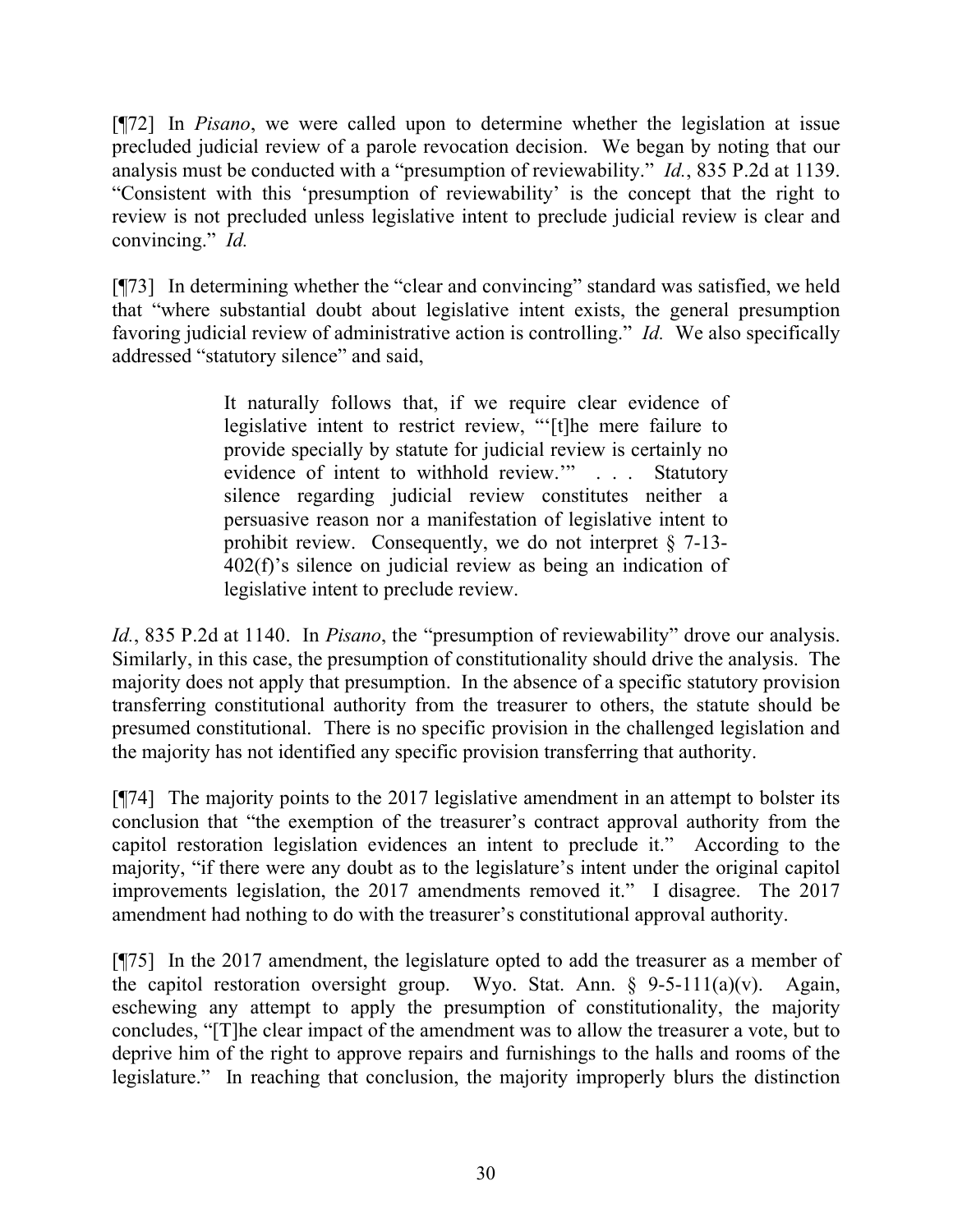between the treasurer's constitutional approval authority under Article 3, Section 31 and the statutory approval authority provided in the challenged legislation.

[¶76] The 2017 amendment did not diminish the treasurer's constitutional authority. It made no mention of that authority. That authority remains intact. Instead, the amendment increased the treasurer's ability to have input on the project. As a member of the capitol restoration oversight group, the treasurer now has a voice and a vote on nearly every aspect of the entire project. This is a far cry from the treasurer's very limited approval authority set forth in Article 3, Section 31.<sup>17</sup>

[¶77] Long ago, in *State ex rel. State Publishing Co. v. Smith*, 23 Mont. 44, 57 P. 449 (1899), the Montana Supreme Court recognized the distinction between constitutional approval authority and statutory approval authority and had no difficulty concluding that the presence of statutory approval authority does not negate the continued viability of constitutional approval authority. Addressing a claim involving application of a provision of the Montana Constitution that was nearly identical to the language in Article 3, Section 31, the Court said:

> It may be unfortunate that the governor was made a member of this board whose duty it is to let these contracts. It puts him in a position where he can refuse to approve the action of a majority of the board of which he is a member, and thus put his veto upon proceedings in which he takes part. Nevertheless his duty as a member of this board in relation to these contracts is statutory, while his duty in approving or disapproving the action of the board is constitutional.

*Id.*, 57 P. at 451. The Montana Supreme Court reached that conclusion in a case that did not involve a facial challenge. In other words, they reached it without applying any presumption in favor of constitutionality. Surely, with the application of the appropriate standard of review, we must reach the same conclusion. Constitutional approval authority and statutory approval authority can co-exist. Legislation granting statutory approval authority to other persons or entities does not undermine constitutional approval authority. It merely adds another layer of approval that must be obtained. The treasurer's approval authority under Article 3, Section 31 remains intact.

[¶78] The decisions of the Montana Supreme Court in *Smith* and in *Hogan*, 22 Mont. 384, 56 P. 818, a companion case cited by the majority, illustrate another important point. Denial of a facial challenge does not equate to the absence of a remedy. In the Montana cases, for example, the Court determined that the contract at issue was not enforceable

l <sup>17</sup> *See* majority opinion ¶¶ 60−61.